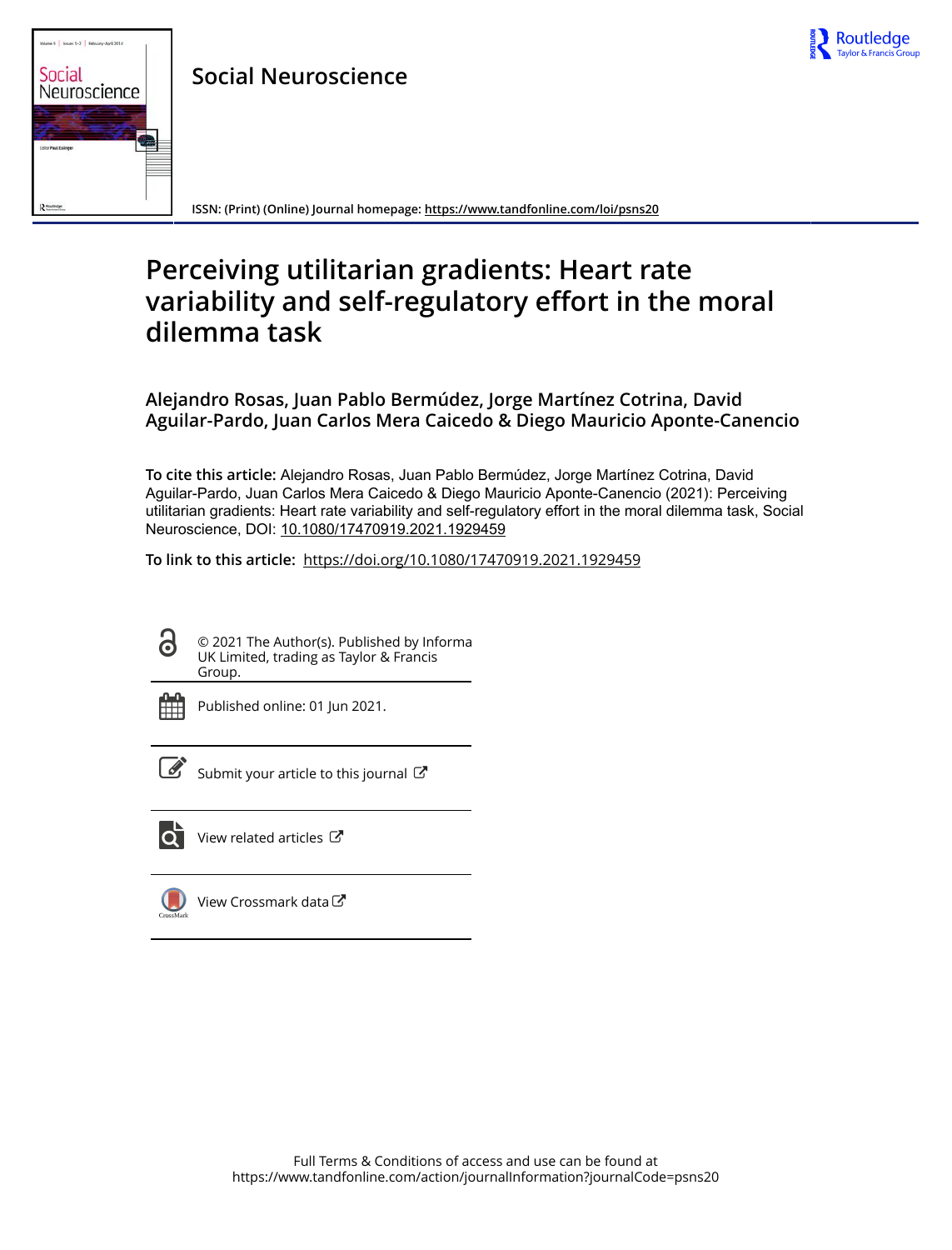**a** OPEN ACCESS **D** Check for updates

# **Perceiving utilitarian gradients: Heart rate variability and self-regulatory effort in the moral dilemma task**

Alejandro Ro[sa](#page-1-0)s<sup>a</sup>, Juan Pa[b](#page-1-0)lo Bermúdez Db.[c](#page-1-1), Jorge Martínez Cotrinac, Davi[d](#page-1-2) Aguilar-Pardo<sup>d</sup>, Juan Carlos Cai[c](#page-1-1)edo Mera<sup>c</sup> and Diego Mauricio Aponte-Canencio<sup>c</sup>

<span id="page-1-2"></span><span id="page-1-1"></span><span id="page-1-0"></span>a Departamento de Filosofía, Facultad de Ciencias Humanas, Universidad Nacional de Colombia, Bogotá, Colombia; b Institut de Philosophie, Faculté des Lettres et Sciences Humaines, Université de Neuchâtel, Neuchâtel, Switzerland; Centro de Investigaciones sobre Dinámica Social (CIDS), Salud, Conocimiento Médico y Sociedad, Facultad de Ciencias Sociales y Humanas, Universidad Externado de Colombia, Bogotá, Colombia; <sup>d</sup>Facultad de Psicología, Universidad Católica de Colombia, Bogotá, Colombia

#### **ABSTRACT**

It is not yet clear which response behavior requires self-regulatory effort in the moral dilemma task. Previous research has proposed that utilitarian responses require cognitive control, but subsequent studies have found inconsistencies with the empirical predictions of that hypothesis. In this paper, we treat participants' sensitivity to utilitarian gradients as a measure of performance. We confronted participants ( $N = 82$ ) with a set of five dilemmas evoking a gradient of mean utilitarian responses in a 4-point scale and collected data on heart rate variability and utilitarian responses. We found positive correlations between tonic and phasic HRV and sensitivity to the utilitarian gradient in the high tonic group, but not in the low tonic group. Moreover, the low tonic group misplaced a scenario with a selfish incentive at the high end of the gradient. Results suggest that performance is represented by sensitivity correlated with HRV and accompanied with a reasonable placement of individual scenarios within the gradient.

#### **Moral cognition from the perspective of the neurovisceral integration model**

#### *HRV and self-regulation*

<span id="page-1-12"></span><span id="page-1-11"></span><span id="page-1-8"></span>Heart Rate Variability (HRV) refers to the variation in the time interval (in milliseconds) between consecutive heartbeats. Higher variability measured in a resting condition indicates a healthier state of neurovisceral integration (Porges, [1995;](#page-13-0) Thayer & Lane, [2000\)](#page-14-0), indicating more robust self-regulatory capacities during emotional or cognitive challenges. According to polyvagal (Porges, [1995\)](#page-13-0) and neurovisceral (McIntosh et al., [2020;](#page-13-1) Mulcahy et al., [2019;](#page-13-2) R. Smith et al., [2017;](#page-13-3) Thayer & Lane, [2000](#page-14-0)) models, bidirectional connections between cortical, limbic and brainstem structures send inputs to the sinoatrial node via the vagus nerve. These brain structures thus influence heart rate through vagal withdrawal and reactivation, producing HRV (Berntson et al., [1997\)](#page-12-0). Research has established a correlation between vagal activity and changes in cerebral blood flow in the frontal lobe, which influences affective and attentional regulation (Jennings et al., [2015;](#page-13-4) Thayer et al., [2009\)](#page-13-5). The associations between self-regulatory

capacity and prefrontal activity, on the one hand, and between prefrontal activity and HRV on the other, support the inference that HRV may reflect features of self-regulatory behavior. Additionally, research employing different self-regulation tasks has shown that HRV indices can serve as reliable biomarkers of self-regulation, broadly understood as the adaptive regulation of emotion, cognition and behavior in relation to environmental demands (Bridgett et al., [2015](#page-12-1)). Recent meta-analyses have supported the robustness of the link between HRV and topdown regulation in both emotional and cognitivebehavioral contexts (Holzman & Bridgett, [2017](#page-12-2); Zahn et al., [2016\)](#page-14-1).

<span id="page-1-13"></span><span id="page-1-10"></span><span id="page-1-9"></span><span id="page-1-6"></span><span id="page-1-5"></span><span id="page-1-4"></span>Low indices of tonic HRV – i.e., HRV obtained from subjects in a resting state – have been associated with emotion-regulation disorders such as panic, social anxiety, and generalized anxiety disorders (Chalmers et al., [2014](#page-12-3); Friedman, [2007](#page-12-4)), selfregulatory failures like hypervigilance (a tendency to interpret neutral stimuli as indicators of threat, Park et al., [2013\)](#page-13-6), and the inability to inhibit attention to distractors while concentrating on a perceptual task (Park et al., [2014](#page-13-7)). Conversely, high indices of tonic

<span id="page-1-7"></span><span id="page-1-3"></span>CONTACT Juan Pablo Bermúdez **o juanpa@gmail.com <b>D** Institut de philosophie,Université de Neuchâtel, Espace Tilo-Frey 1, 2000 Neuchâtel, Suisse © 2021 The Author(s). Published by Informa UK Limited, trading as Taylor & Francis Group.

#### **ARTICLE HISTORY**

Received 28 July 2020 Revised 1 May 2021 Published online 03 June 2021

**KEYWORDS**  Dual-process; Heart rate variability; moral judgment; self-regulation

This is an Open Access article distributed under the terms of the Creative Commons Attribution-NonCommercial-NoDerivatives License (http://creativecommons.org/licenses/by-ncnd/4.0/), which permits non-commercial re-use, distribution, and reproduction in any medium, provided the original work is properly cited, and is not altered, transformed, or built upon in any way.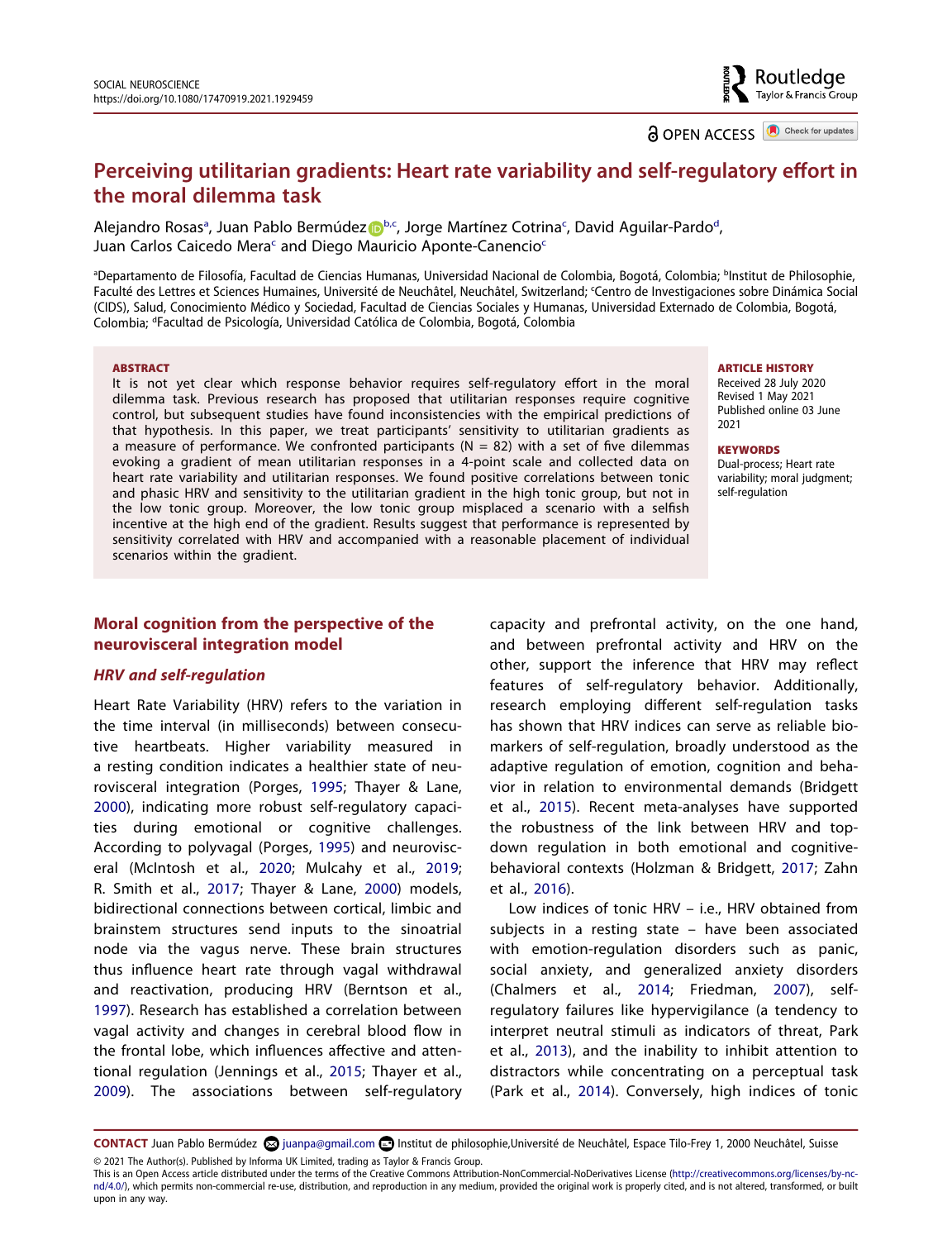<span id="page-2-9"></span>HRV have been linked to positive emotion and social connectedness (Kok & Fredrickson, [2010\)](#page-13-8).

<span id="page-2-12"></span>There is also a robust association between HRV and self-regulation in cognitive tasks. According to an influential and widely shared view, cognitive control stems from the maintenance of patterns of neural activity in prefrontal brain regions, which bias the signals of other brain structures (Miller & Cohen, [2001](#page-13-9)). Studies have found that high indices of *tonic HRV* are associated with better performance at executive-function tasks (Backs & Seljos, [1994](#page-12-5); Capuana et al., [2014;](#page-12-6) Forte et al., [2019;](#page-12-7) Hansen et al., [2003;](#page-12-8) Luft et al., [2009](#page-13-10); Middleton et al., [1999;](#page-13-11) Muthukrishnan et al., [2017](#page-13-12); Park et al., [2014;](#page-13-7) Thayer et al., [2009\)](#page-13-5).

<span id="page-2-11"></span><span id="page-2-10"></span><span id="page-2-8"></span><span id="page-2-4"></span><span id="page-2-3"></span><span id="page-2-1"></span>The relationship between cognitive control and *phasic HRV* – i.e., HRV obtained during exposure to an emotional or cognitive challenge – is less straightforward. Studies show inconsistencies regarding whether self-regulatory effort induces phasic HRV increase or decrease relative to tonic HRV. In some tasks, self-regulatory effort is associated with a rise of phasic relative to tonic HRV. For instance, alcoholics with good impulse control over drinking underwent a clear increase in HRV during alcohol exposure, and women displayed a significant increase in HRV relative to baseline during their efforts to regulate negative emotions in a marital discussion (Ingjaldsson, Laberg and Thayer [2003;](#page-12-9) T.W. Smith et al., [2011;](#page-13-13) see also Butler et al., [2006](#page-12-10); Park et al., [2014\)](#page-13-7). In contrast, in other tasks phasic HRV suppression relative to baseline or recovery is indicative of regulatory effort (Backs & Seljos, [1994;](#page-12-5) Beauchaine, [2001](#page-12-11); Duschek et al., [2009;](#page-12-12) Hansen et al., [2003](#page-12-8); Middleton et al., [1999;](#page-13-11) Weber et al. [2010](#page-14-2)). Studies in the latter category differ with respect to whether better performance is associated with a greater or a smaller phasic suppression (Park et al., [2014](#page-13-7)). In some tasks, mostly related to working memory and attention regulation, a smaller phasic HRV suppression is associated with better performance, whereas a greater decrease in phasic HRV correlates with worse performance (Backs & Seljos, [1994](#page-12-5); Hansen et al., [2003;](#page-12-8) Segerstrom & Nes [2007;](#page-13-14) Muthukrishnan et al., [2017\)](#page-13-12). But other studies, related to sustained and selective attention or to stress regulation, have reported that greater phasic HRV suppression is associated with both better performance and higher tonic HRV (Beauchaine et al. [2007;](#page-12-13) Chapman et al. [2010;](#page-12-14) Duschek et al., [2009](#page-12-12); Porges, [1995;](#page-13-0) Weber et al. 2010).

#### <span id="page-2-13"></span><span id="page-2-7"></span><span id="page-2-5"></span><span id="page-2-2"></span><span id="page-2-0"></span>*HRV and moral cognition*

In research of moral cognition employing sacrificial moral dilemmas, participants are confronted with short stories where killing one person is conducive to saving more lives. In such stories, a moral norm against killing conflicts with a moral norm promoting the greater good. The paradigmatic example of sacrificial dilemmas is *Footbridge*, where a large man is pushed onto the tracks of a runaway trolley to stop it from running over and killing five workers. The *moral dilemma task* consists in deciding whether it is appropriate to override the moral norm against killing for the sake of the greater good (Greene et al., [2004](#page-12-15), [2001](#page-12-16)). Participants must assess the consequences and weigh them against the aversion toward killing. Such a task is not appropriate to test the polyvagal or the neurovisceral integration models, because it is not possible to independently identify correct performance during the moral dilemma task. In contrast to most cognitive or emotion regulation tasks, in moral dilemmas no particular response is saliently right or wrong such that it univocally indicates selfregulation. However, tests of both the polyvagal and the neurovisceral models with other self-regulation tasks confirm that high tonic HRV predicts better performance. In the moral dilemma task, this would amount to better management of the moral conflict. Accordingly, the only published HRV study with sacrificial moral dilemmas (Park et al., [2016\)](#page-13-15) opted for testing whether participants better at self-regulation – with higher tonic HRV – would reveal stronger utilitarian inclinations in responses to the moral dilemmas, as claimed by the dual-process theory of moral judgment (Greene et al., [2004](#page-12-15), [2001\)](#page-12-16). According to this theory, cognitive selfregulation implies overriding a prepotent deontological emotion against killing the one person. This theory relies on research showing that utilitarian judgment in the moral dilemma task correlates with brain areas associated to cognitive control and working memory – the dorsolateral prefrontal cortex. In contrast, deontological judgment activates areas in the ventromedial prefrontal cortex and the amygdala, involved in emotional assessment (Greene et al., [2004,](#page-12-15) [2001\)](#page-12-16). Park et al. ([2016](#page-13-15)) found, however, that high tonic HRV predicted deontological responses, suggesting that utilitarian responders have a poorer level of neuro-visceral integration. This result contradicts the claims of the dual-process model of moral cognition. The HRV data suggest, instead, that utilitarian responders poorly integrate bottom-up emotional signals – arising in the amygdala and activating the sympathetic nervous system – with top-down neural processes. This low integration suggests some form of impairment in the processes leading to moral judgment.

<span id="page-2-14"></span><span id="page-2-6"></span>The conflicting results of neuroimaging vs. HRV studies call for more research into self-regulatory processes in moral judgment. Indeed, new converging results produced by two different neuroimaging labs (Shenhav & Greene, [2014](#page-13-16); conceptually replicated by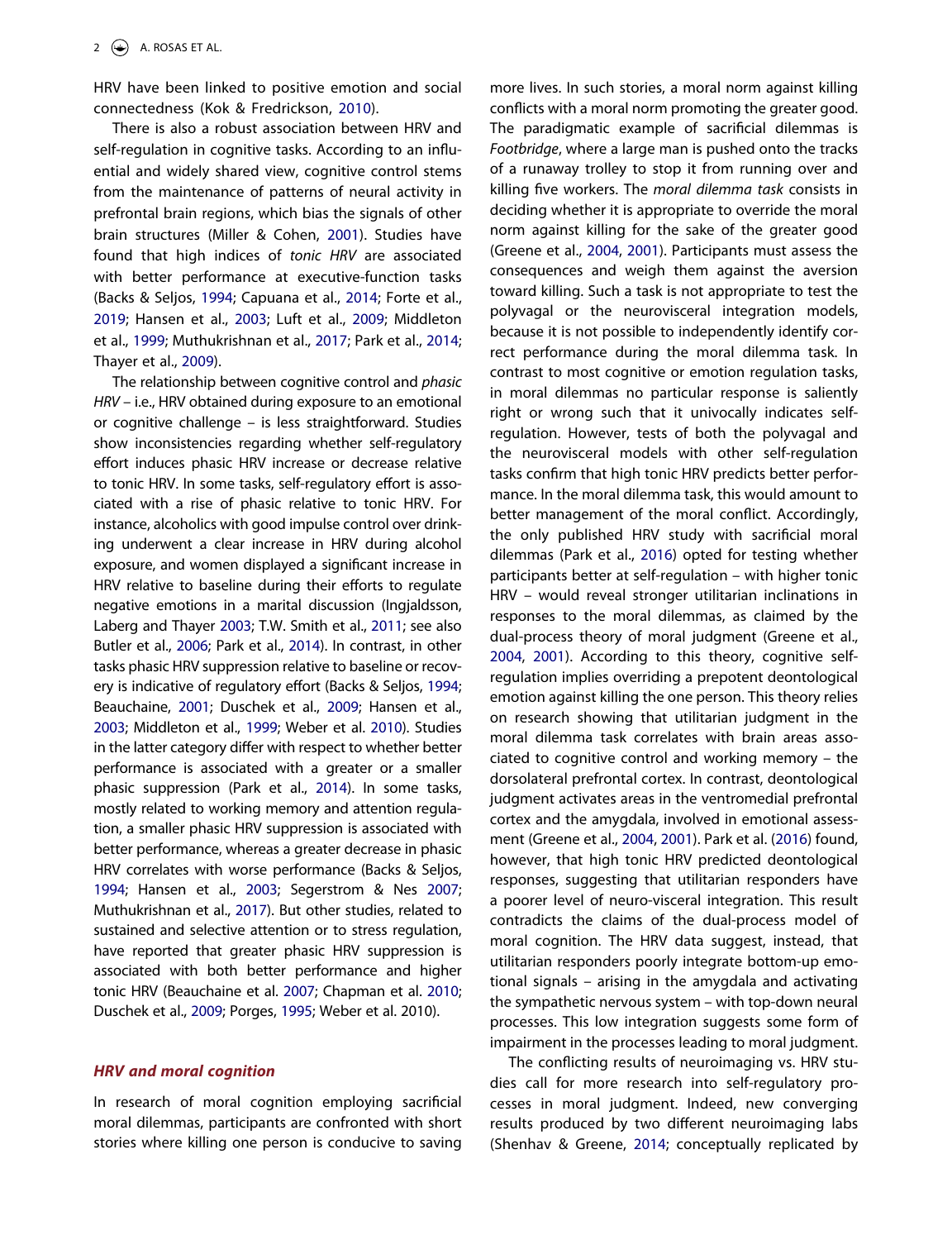<span id="page-3-5"></span>Hutcherson et al., [2015](#page-12-17)) suggest that good performance in moral dilemmas lies in the integration of emotional and rational inputs, not in the dominance of one over the other. These new results were obtained requesting from participants three different types of assessments in a within-subjects design: how do you feel about the options (emotional assessment); which option produces more beneficial results (utilitarian assessment); which option is more morally acceptable (integrative judgment of moral acceptability). Both labs found that the emotional and the utilitarian assessments together predicted the judgments of moral acceptability. The emotional and utilitarian assessments functioned as inputs to be pondered and integrated in an "all things considered" judgment of moral acceptability, which in both studies correlated with the activation of the ventromedial prefrontal cortex [vmPFC]. Thus, both studies suggested a new role for the vmPFC: it is no longer the locus of the emotional assessment – now ascribed to the amygdala – but is rather in charge of facilitating the *integration* of partially conflicting emotional and rational assessments. Importantly, in both studies "all things considered" judgments were spread all over a 4-point bipolar scale ranging from the appropriateness of deontological to the appropriateness of utilitarian judgment, with a mean near the midpoint. Neither study presented any claim to the effect that stronger activations in the vmPFC correlate with one particular response type (utilitarian or deontological). Absent a result of this nature, we must infer that correct performance is not tied to a utilitarian response. Good performers are, presumably, those who strive to integrate both the emotional and the "greater good" assessments, consistent with the neurovisceral integration model of HRV (Park et al., [2016\)](#page-13-15). The early efforts of Greene et al. ([2001,](#page-12-16) [2004](#page-12-15), [2008\)](#page-12-18) to show that utilitarian responses are outputs of cognitive control are not aligned with the new integrative role of the vmPFC, nor with the fact that "all things considered" judgments are spread all over a 4-point bipolar scale. Conversely, these new results also cast doubt on the claim, suggested by the findings of Park et al. [\(2016\)](#page-13-15), that good self-regulation leads to more deontological responses in the moral dilemma task.

<span id="page-3-3"></span>If neither type of moral response can be excluded as expression of self-regulation, it seems appropriate to introduce a new method of measurement independent of response type. In the exploratory study reported here, we propose to measure selfregulation in relation to an objective gradient of utilitarian pull in a set of personal dilemmas. *Personal dilemmas* have two features that make the conflict salient and trigger the need for an "all things

considered" moral judgment. On the one hand, they are constructed in such a way that the agent attempting the utilitarian sacrifice must intentionally enter into physical contact with the victim (or at least perform muscular exertion) as a means to saving the others, and not merely as a side-effect of her attempt. On the other hand, if you tweak these personal scenarios in the right way, the proportion of utilitarian responses can be reliably manipulated from low to high. We explain in the overview below the meaning of these features and how they can be used to measure correct performance in participants confronting a set of dilemmas.

#### **Overview: Sensitivity to utilitarian gradients as a measure of performance**

<span id="page-3-7"></span><span id="page-3-4"></span><span id="page-3-1"></span><span id="page-3-0"></span>A utilitarian gradient is realized in a set of dilemmas when the individual items depict always the same deontological cost (killing one person) and oppose it to utilitarian incentives of different magnitudes, which go from low to intermediate to high, thereby configuring a gradient in utilitarian pull. Independent studies have shown that participants, taken collectively, react rationally to utilitarian incentives, i.e., the sample mean of utilitarian response to each individual item corresponds to the item's incentive level (Bucciarelli [2015](#page-12-19); Christensen et al. [2014;](#page-12-20) Huebner, Hauser, & Pettit, [2011](#page-12-21); Moore et al., [2008;](#page-13-17) Rosas and Koenigs [2014;](#page-13-18) Trémolière & Bonnefon, [2014](#page-14-3); Gürçay & Baron, [2017](#page-12-22)). Participants are responsive to different levels of utilitarian incentives in a similar way in which, when playing a public goods game, they rationally decide their cooperative investment depending on its rate of return (Evans et al., [2015](#page-12-23); Krajbich et al., [2015;](#page-13-19) Rosas et al., [2019](#page-13-20)). In moral dilemmas, participants estimate what can be called an "utilitarian rate of return". We can picture this estimation as a specification of the mental process that generates an "all things considered" judgment of moral acceptability. In this sense, measuring sensitivity to utilitarian gradients would allow us to see integrative moral judgment in action.

<span id="page-3-6"></span><span id="page-3-2"></span>We thus thought it reasonable to explore whether HRV relates in the expected way to participants' sensitivity to the gradient. A reasonable hypothesis is that differences in tonic (resting) HRV would relate to differences in gradient sensitivity. Participants with higher tonic HRV would exhibit, e.g., greater sensitivity; or alternatively, they would perceive the ordering of scenarios in the gradient in closer conformity to the ordering of costs and benefits. Similarly, we would expect that HRV would either decrease or increase during the task (phasic HRV). This would replicate what has been observed in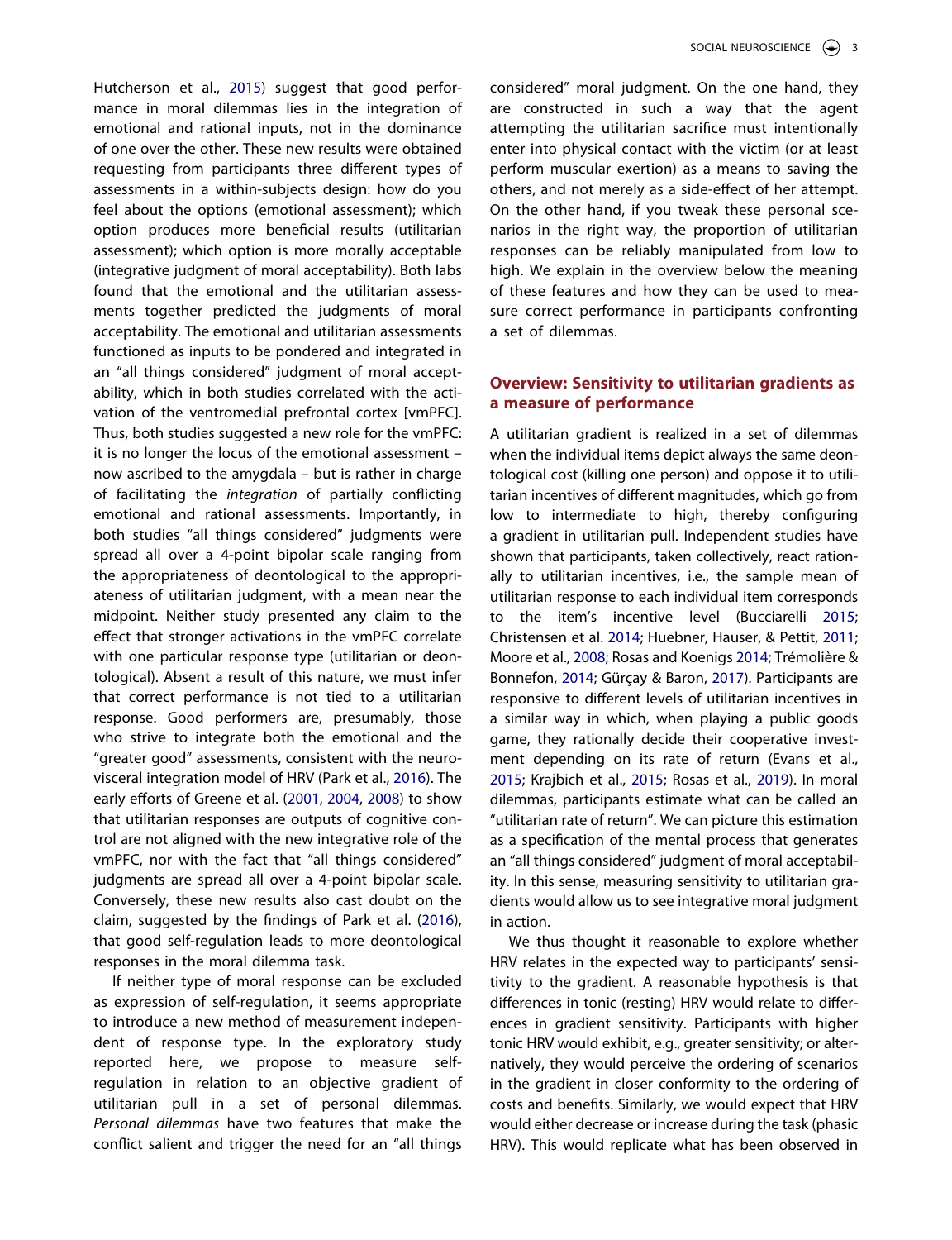many experiments confronting participants with emotional or cognitive challenges. Since dilemmas contain both emotional and cognitive challenges, we did not make a more specific prediction, in accordance with the exploratory nature of this study.

It is worth emphasizing that this method is not subject to the arbitrariness affecting the claim that either utilitarian or deontological responses index correct performance. It is not unreasonable to expect that participants have different thresholds at which for them the balance tips in favor of the utilitarian option. But if some participants lack such thresholds or show inconsistencies in the placement of scenarios along the gradient, it would be interesting to see whether this behavior somehow relates to tonic and/or phasic HRV levels. Attending to the latter possibility, we included in the set of scenarios one that involves a risk to the agent herself: in this scenario (labeled *Flames*, see [Appendix\)](#page-14-4), the agent (who is always identified with the participant) must sacrifice one individual to save five others, and the agent is one of them. Since low HRV is correlated with anxiety, panic, and a heightened sense of threat, high- and low-HRV participants might well respond differently to a scenario where their own (hypothetical) survival is at stake.

In this sense, sensitivity to the gradient indicates correct performance in a way that is free from the arbitrariness of considering either type of judgment to be generally correct. The method uses a purely formal feature of the cognitive process underlying the formation of "all things considered" moral judgments, namely, sensitivity to a utilitarian gradient. Note also that, although we talk of an "utilitarian gradient", the gradient is also deontological in the opposite direction, as is natural in a bipolar scale.

#### **Methods**

#### *Participants*

<span id="page-4-0"></span>We recruited 82 advanced undergraduate and graduate participants by word of mouth from universities in Bogotá, Colombia. Participants were 21–26 years of age,  $M_{age} = 24.8$ ,  $SD = 1.45$ . This strict age limit was established to avoid known developmental confounds on HRV (Sosnowski, [2010](#page-13-21)). Proportion of females was 54%. The study was conducted in Spanish (see [Appendix](#page-14-4) for original materials and translations). Participants refrained from alcohol and drug use for 4 h prior to their participation. They were also screened for a history of neurological disease. None reported any antecedents. Eleven participants had incomplete measurements due to errors in the digital recording of their electrophysiological data and two participants had incomplete utilitarian responses. This yielded a final  $n = 71$  participants for the ECG measures and 80 participants for the utilitarian responses.

#### *Procedure*

All participants were tested individually in a well-lit room at the Interdisciplinary Laboratory of Human Sciences and Processes at the Universidad Externado de Colombia. Participants were welcomed and asked to read and sign the informed consent form, and to fill a survey that included health and socioeconomic questions, and a question about religiosity. Participants were then fitted with the electrocardiogram (ECG) electrodes. After checking for proper equipment functioning and signal registration, participants were asked to remain in a resting position for 5 minutes, during which baseline measurements were taken.

When the baseline period was completed, we presented participants with the moral dilemma task. SuperLab was used to present the tasks and measure response times, while synchronizing these response times with electrophysiological signals. We asked participants to judge each situation presented to them from a moral point of view, imagining that the actions entailed no harm to themselves and had no legal or other consequences. Participants judged five scenarios in a withinsubjects design. ECG measurements were taken for each of the five scenarios, which were presented sequentially and counterbalanced. For each scenario, the ECG measurements were taken in three self-paced phases: 1. the initial dilemma description, 2. the presentation of the utilitarian option, and 3. the request for a response. Participants moved through the three phases of each dilemma by pressing the space bar; this action was synchronized with ECG measurements, marking the beginning and the end of each phase. Phasic HRV was measured in the *response*  phase, which spanned from the presentation of the question to the participant's registration of an answer. To illustrate, we present here the three phases in the scenario *Shark*, which in our study represents the baseline dilemma with the lowest utilitarian pull:

*Description*: You are watching an exhibition of sharks being fed in an aquarium pool. A metal fence suddenly collapses, and a group of people fall into the pool. Their frantic movement in the water attracts the hungry sharks. A person next to you has a harmless episode of nosebleeding.

*Options*: If you push this person into the water, their blood will draw the sharks away from the other five people. The bleeding person will die, but the five people will swim to safety.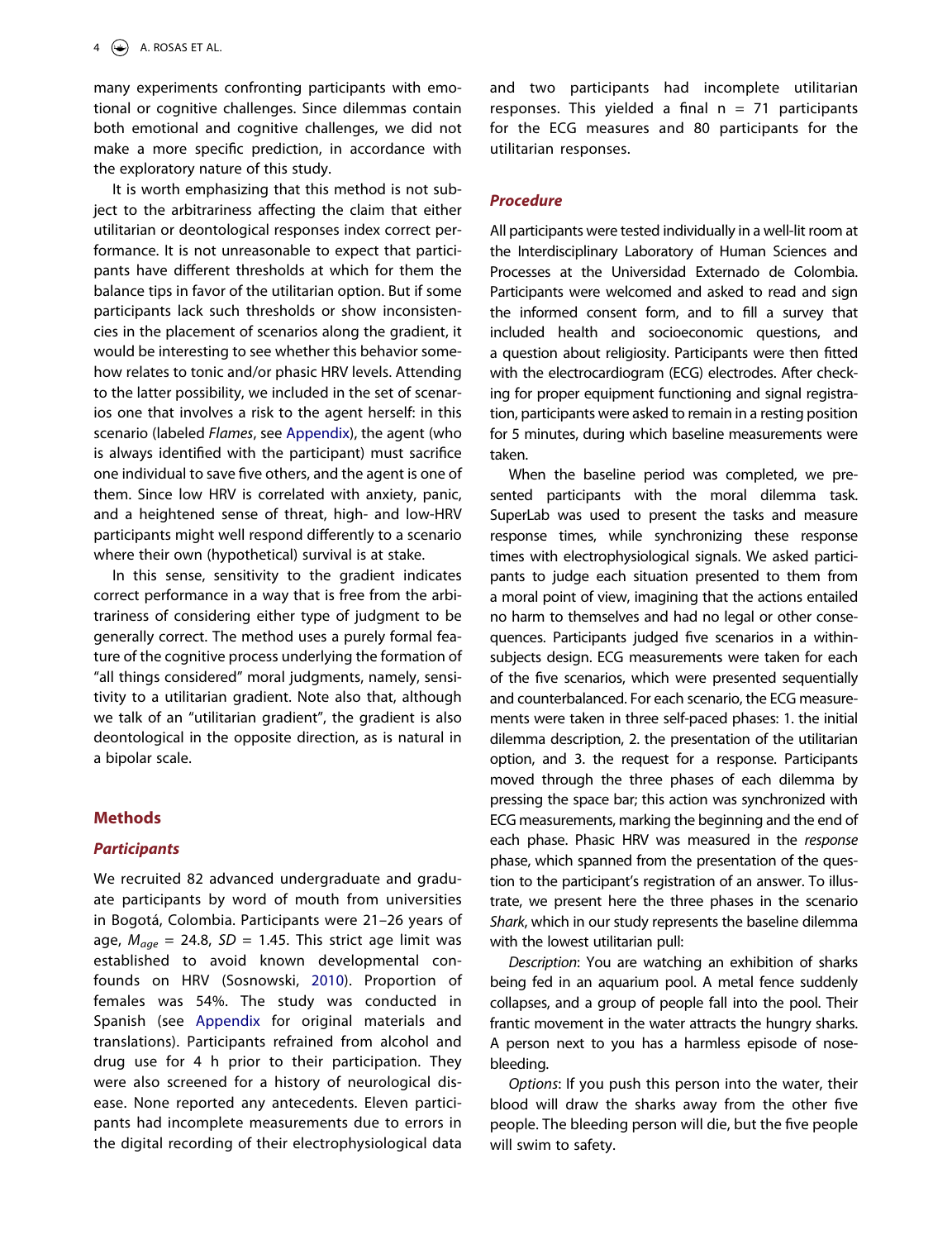*Response*: How right or wrong is it to cause the death of the person in order to save five people?

Participants registered their responses in a 4-point scale (1 = "Entirely wrong", 2 = "More wrong than right",  $3 =$  "More right than wrong",  $4 =$  "Entirely right"). After participants responded to all five dilemmas, electro-physiological measurements stopped. All statistical analyses were carried out with SPSS version 25.0. The data are available at <https://osf.io/vdrzm/>

#### **Materials**

#### *Sacrificial dilemmas*

We designed a sequence of five dilemmas using only highconflict personal scenarios, i.e., scenarios where the sacrifice of one person involves contact with the victim and/or exertion of muscular force and is knowingly performed as a means, not merely as a side-effect, to saving others.

Our scenarios included features that would confront participants with different utilitarian rates of return. *Shark* was our *Footbridge*-like scenario and acted as the baseline. It was constructed with four features: (1) a modest 1:5 kill-save ratio; (2) the victim is innocent of the threat of imminent death impending over others; (3) the victim will not die unless sacrificed to save the five; and (4) the agent performing the sacrifice has no personal stake in the sacrifice. In each of the other four scenarios we tweaked a single one of these four features to give the scenario a stronger utilitarian pull: *Dam* changed the kill-save ratio, i.e., one hundred thousand people would be saved by sacrificing one innocent person; in *Grenade* the person to be sacrificed is not innocent, because he credibly threatens five innocent others with imminent death; *Boat* features an innocent victim who would die along with five other persons even if no action was taken, but whose sacrifice would save the other five; and *Flames* featured an agent that would save herself along with four others by sacrificing one innocent person. We included these differences to create a utilitarian gradient, taking into account previous research that shows their effects in the percentages or means of utilitarian response (Christensen et al. 2014; Trémolière & Bonnefon, [2014](#page-14-3); Rosas & Koenigs 2014; Bucciarelli, 2015; Rosas et al., [2019](#page-13-20)). The results were as expected: across the five scenarios we obtained three significantly distinct levels of mean utilitarian responses in the fourpoint scale.

#### *Physiological measurements*

We used PowerLab 16/35 ADC to record electrophysiological measures, amplified with a DualBio amplifier. Recordings were sampled by PowerLab at 2000 Hz. Superlab installed on a Dell personal computer (Intel Core i7-6700, 3.40 GHz, 16 GB RAM) was used to show stimuli to participants. Superlab sent stimuli markers via USB to Cedrus StimTracker, which passed them to Powerlab via digital port. PowerLab was connected via USB to a second Dell personal computer (Intel Core i7- 6700, 3.40 GHz, 16 GB RAM) running LabChart. These devices and connections ensured fidelity and Jitter-free markers in the recordings.

Using Labchart's built-in software filters, we filtered ECG/EKG data applying a digital Notch Filter to remove power line noise in the 60 Hz frequency band. We also used a high pass filter of 0.5 Hz with a 2nd-order Butterworth, internal parameters cutoff frequency of 0.26 and a transition width of 1.21. Finally, we applied a lowfrequency filter of 20 Hz with a 4th-order Butterworth, internal parameters cutoff frequency of 22.92 and a transition width of 25.6. To obtain HRV measures, Labchart provided automatic beat recognition based on R wave detection and a powerful classifier for normal and ectopic beats. The R waves detected were visually inspected by two researchers. We also used Labchart to calculate HRV measures in the time and frequency domains from the intervals of the markers based on the detected R waves.

ECG provides inter-beat interval (IBI) information that specifies the temporal distances between each R-spike and the next (R-R intervals). To derive HRV from this information, researchers can apply timedomain or frequency-domain approaches. Timedomain approaches apply statistical computations to the R-R intervals to derive information about IBI variance. Among the most common time-domain measures are the root mean square of successive differences of successive intervals (*RMSSD*) and the percentage of adjacent normal-to-normal intervals that differ from each other by more than 50 ms (pNN50). Frequency-domain approaches split ECG data into different frequency components of the power spectral density band to provide HRV estimates within specific bands. The most commonly used frequency-domain measures are the high-frequency component (*HF*, between 0.15 and 0.4 Hz), the low-frequency component (*LF*, between 0.04 and 0.15 Hz) and the *LF/HF ratio*. (Task Force of The European Society of Cardiology and The North American Society of Pacing and Electrophysiology, [1996;](#page-13-22) Thayer et al., [2010](#page-13-23)).

<span id="page-5-0"></span>Among the frequency-domain components, there is general agreement that HF represents vagally-mediated parasympathetic nervous system activity. Thus, we focus our frequency-domain analyses on HF measures. The parasympathetic system's activity registers prefrontal activity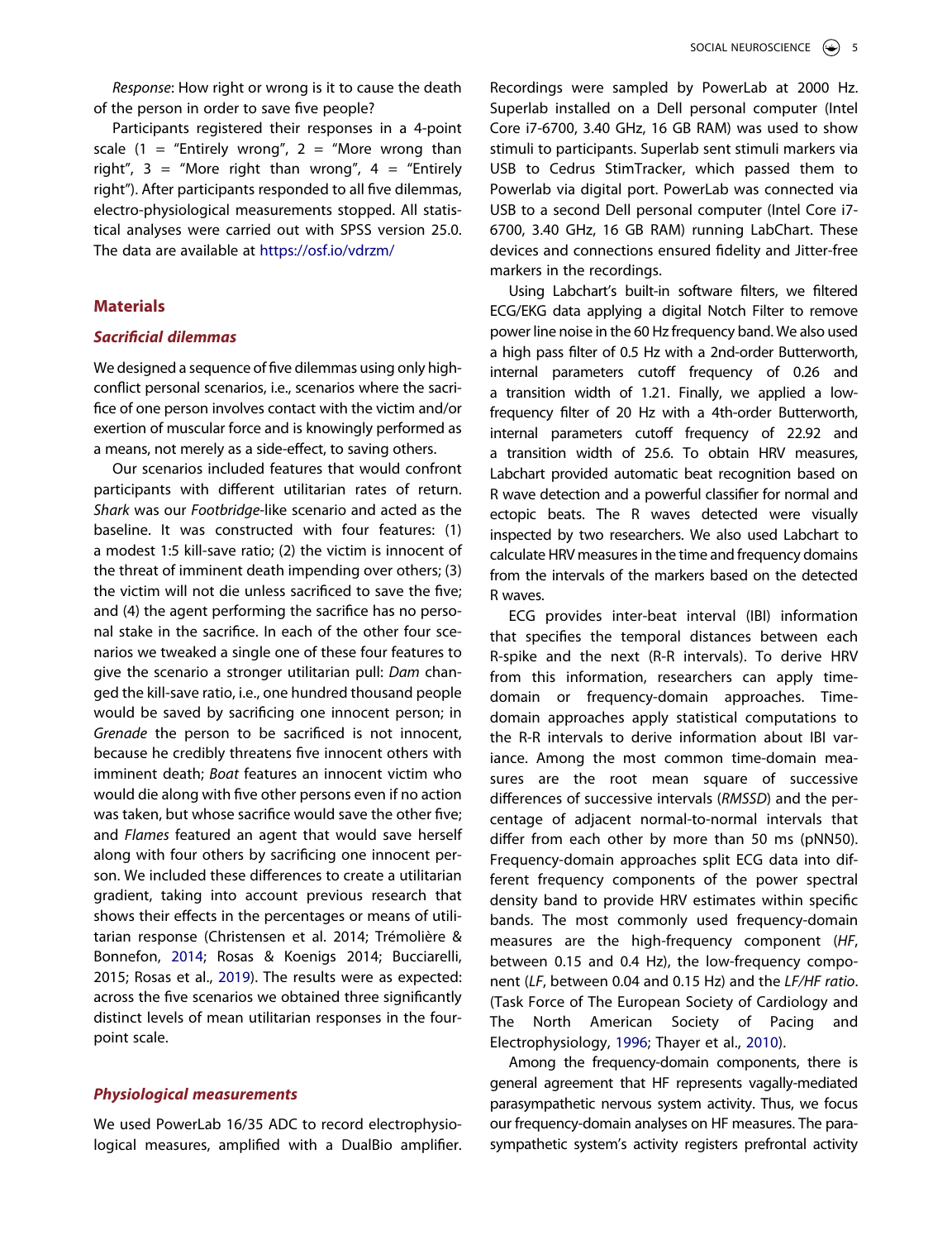<span id="page-6-2"></span>through the vagus nerve and allows us to theoretically connect HRV to self-regulatory capacity (Hansen et al., [2003;](#page-12-8) Holzman & Bridgett, [2017\)](#page-12-2). In measuring HRV in the HF band (RSA), we did not control for respiration frequency, as some researchers recommend (Grossman et al., [1991](#page-12-24)). According to a review of the literature (Denver et al., [2007](#page-12-25)), there is no evidence of a lawful connection between RSA amplitude and frequency of respiration. Denver et al. ([2007](#page-12-25)) also confirmed with two experiments that this holds true both in a resting condition and under manipulation of the amplitude of RSA via atropine.

#### <span id="page-6-1"></span>**Results**

#### *The utilitarian gradient in the five scenarios*

Our five scenarios configured a gradient of utilitarian response. A related samples Friedman's analysis of variance by ranks with Bonferroni post hoc comparisons confirmed three significantly distinct levels of mean utilitarian response (all *ps* ≤ 0.01). *Shark* and *Grenade*, the low and high end of the gradient, respectively, were significantly different from each other and from *Boat, Dam* and *Flames*. The latter three items occupied the middle level and were not significantly different from each other but differed significantly from both the low and high ends of the gradient ([Figure 1](#page-6-0) and [Table 1\)](#page-7-0).

#### *Utilitarian response correlates negatively with the HRV measures*

<span id="page-6-0"></span>The HRV measures of HF, RMSSD and pNN50, for both the tonic and the phasic HRV, were log10 transformed to obtain a normal distribution. We first checked for age effects on tonic HRV with Pearson correlations (2-tailed) and found none (all *p*s > .09). We computed the total utilitarian response (bipolar scale) to the five dilemmas for each participant. This variable originated from the ordinal 4-point scale of utilitarian response and was treated as ordinal. We then ran Spearman rho correlations (2-tailed) between total utilitarian response and HRV measures. We successfully replicated the key finding in Park et al. ([2016](#page-13-15)): utilitarian response was negatively correlated with the three tonic HRV measures (HF, RMSSD and pNN50). The effect sizes of the correlations with the tonic measures were roughly of the same magnitude as those found by Park et al.: −.227 ≤ *rs* ≤ −.343, *p* < .001. We also found negative correlations between utilitarian response and the three phasic HRV measures (marginal with phasic HF, *p* = .052, see table S1 in the [Appendix](#page-14-4)).

#### *Effects of tonic and phasic HRV on moral sensitivity*

We calculated the response slope of the regression line for each participant with the slope function in Excel, ordering scenarios according to their sample means as shown in [Table 1](#page-7-0). The average regression slope for the sample was .25,  $SD = .19$ . Roughly, the average slope represents the sample's average moral sensitivity to the utilitarian gradient, as defined above. Since we have conceded that differences in moral sensitivity are legitimate, it is not possible to establish a unique correct or optimal slope. But plausibly, everything far above and far below one standard deviation from the average could count as incorrect performance; moreover, large divergences in the placement of one or several scenarios should be flagged for interpretation of performance, in



**Figure 1.** The five scenarios build a gradient of utilitarian response in a 4-point response scale.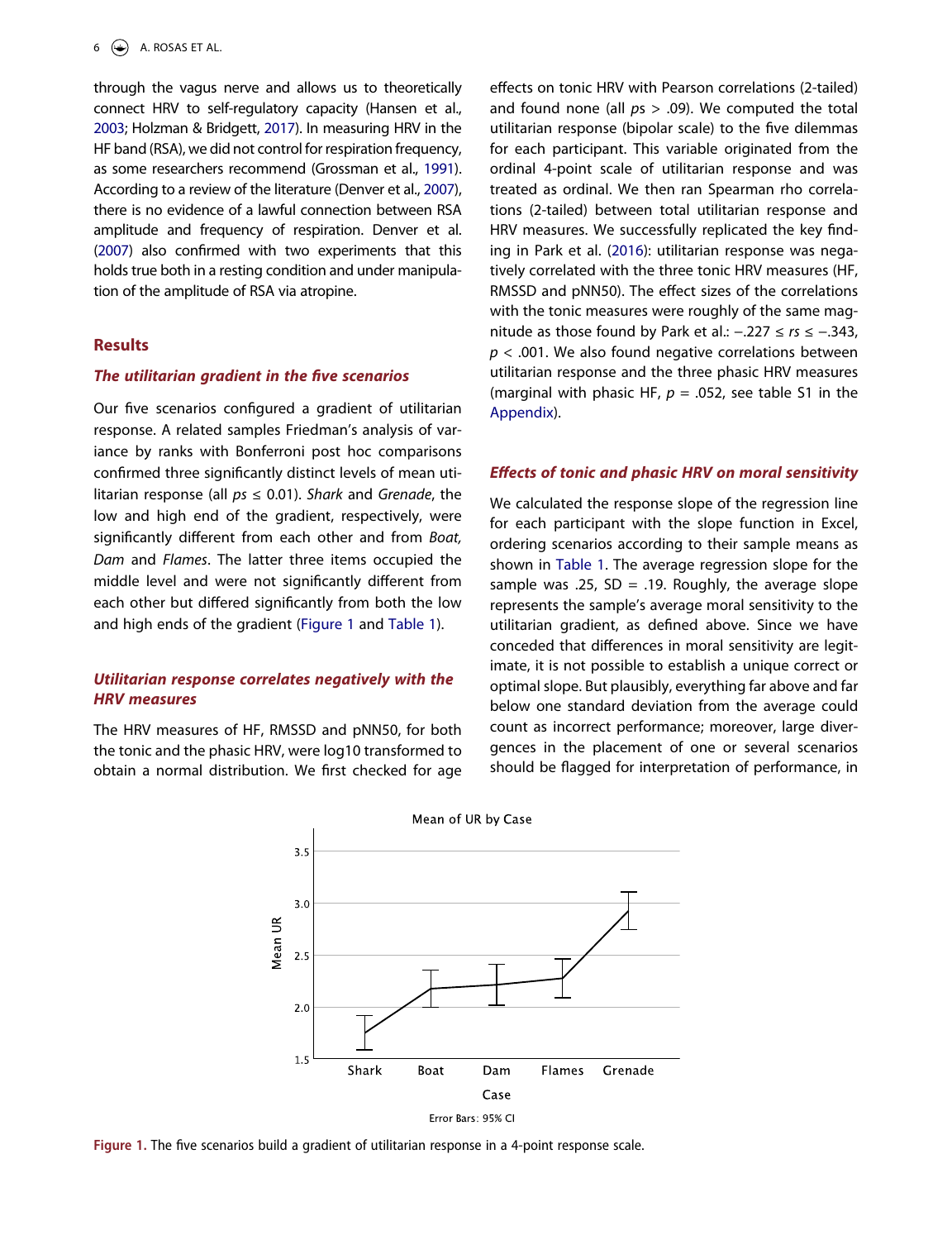<span id="page-7-0"></span>**Table 1.** Descriptive statistics: Mean and SD of utilitarian response.

| Case          | Ν  | Mean | Std. Deviation |
|---------------|----|------|----------------|
| <b>Shark</b>  | 79 | 1.73 | .729           |
| Boat          | 80 | 2.18 | .792           |
| Dam           | 80 | 2.21 | .882           |
| <b>Flames</b> | 80 | 2.28 | .842           |
| Grenade       | 80 | 2.93 | .808           |

conjunction with HRV data. Participants' slopes ranged between −.3 and .8, including 0. Slope −.2 was not represented in any participant and some of the slopes were sparsely populated (see histogram, [Figure 2a\)](#page-8-0). However, we did not exclude any slope data from the following analyses. Since the participants' slope was derived from the ordinal utilitarian response in a 4-point scale, we treated the variable as ordinal in the correlation analyses. Spearman rho correlations (two-tailed) between moral sensitivity and the three measures of log10 transformed HRV, both tonic and phasic, revealed no correlation of sensitivity with tonic, and a small positive correlation of sensitivity with phasic HRV on the three measures. The correlation values with phasic HF, RMSSD and pNN50 were, respectively: *rs* = .153, *p* = .017; *rs* = .139, *p* = .008; *rs* = .182,  $p = .011$ . In the correlation with HF, to ensure the detection of 0.15 Hz in the high-frequency spectrum, we excluded the data points where participants responded in less than 6.7s to any one of the 5 dilemmas (105 of 356 valid data points). We also ran the analysis including those data points and the result was similar: no correlation with tonic and a small positive correlation with phasic HF (*rs* = .109, *p* = .04).

As mentioned above, in some cognitive task studies neither performance nor HRV-change relative to baseline are uniform across high vs. low tonic HRV (Weber et al. 2010; Park et al., [2014](#page-13-7)). Given this, we explored whether the links between performance (as measured by moral sensitivity) and HRV-change could be different for participants with high vs. low tonic HRV. Thus, we repeated the correlation analyses separately for high vs. low tonic groups. The two groups were based on the median split of log10-transformed tonic HRV measures. In the high tonic group, we obtained medium-sized positive correlations between moral sensitivity and both tonic and phasic HRV. The *rs* values for the high tonic group were, with tonic: (HF) *rs* = .493, *p* < .001; (RMSSD) *rs* = .256, *p* = .001; (pNN50) *rs* = .298, *p* < .001; and with phasic: (HF) *rs* = .379, *p* < .001; (RMSSD) *rs* = .306, *p* < .001; (pNN50) *rs* = .249, *p* = .003. In the low tonic group, we observed tendencies toward a negative correlation between tonic HRV and moral sensitivity. In that group, the positive correlations between sensitivity and phasic HRV were not statistically significant, except for a small correlation with HF: *rs* = .194, *p* = .037.

Although the median split is an arbitrary method to separate low vs. high tonic groups, it reveals that the correlation between HRV and moral sensitivity is not uniform across all levels of tonic HRV. It is almost inexistent in the low tonic group, but it is robust at higher levels. A plausible interpretation – in line with previous research on the relation between self-regulation and HRV – points to more controlled moral sensitivity at higher tonic levels. At these levels, individuals exert effort to carefully estimate the utilitarian rate of return in the moral dilemma task, while at low tonic levels responsiveness to utilitarian gradients is likely based on intuitions prone to distortions. We comment on this in the discussion. A significant change from tonic to phasic HRV would indicate this difference in effort. We focus the remaining analyses on the log10 transformed high frequency (HF) variable.

We plotted the mean tonic and phasic HF values on separate lines against the slope scores on the x-axis [\(Figure 2b\)](#page-8-0), separating the plots in low  $(N = 122)$ responses) vs. high ( $N = 129$  responses) tonic HF groups. [Figure 2a](#page-8-0) shows that the slope range between 0 and .4 is the most populated and thus yields the more reliable data. In the segment from .2 to .4, [Figure 2b](#page-8-0) visually displays the positive correlation between slope and phasic and tonic HF in the high tonic group, and the absence of such correlation in the low tonic group. In the high tonic group, a statistically significant suppression of phasic HF accompanies its positive correlation with slope. We confirmed this with a comparison of mean tonic vs. phasic HF for the high tonic group in the slope range (0, .4). Tonic HF ( $M = 2.75$ , SD = .49) was significantly higher than phasic HF (*M* = 2.56 *SD* = .69), *t* (224) = 5.08,  $p < .001$ .

We then ran linear regressions with slope as DV. In the high tonic group, phasic HF was a significant predictor of slope when entered as the sole IV in the regression: *Beta* = .244, *t*(123) = −2.79, *p* = .006, *adj. R2* = .05. When entered together with tonic HF, only the latter was a significant predictor: *Beta* .502, *t*(122) = 5.44, *p* < .001, *adj.*  $R^2$  = .23, indicating that tonic HRV accounted for 23% of the variance in moral sensitivity; the values for phasic HF were: *Beta* = −.017, *t*(122) = −.19, *p* = .85. The effect of phasic HF on slope in the high tonic HF group was thus completely mediated by tonic HF. In contrast, neither tonic nor phasic HF predicted slope in the low tonic group, neither when entered alone nor together (all *ps* > .23).

Despite the important differences between the low vs. high tonic groups in the relationships between tonic HF,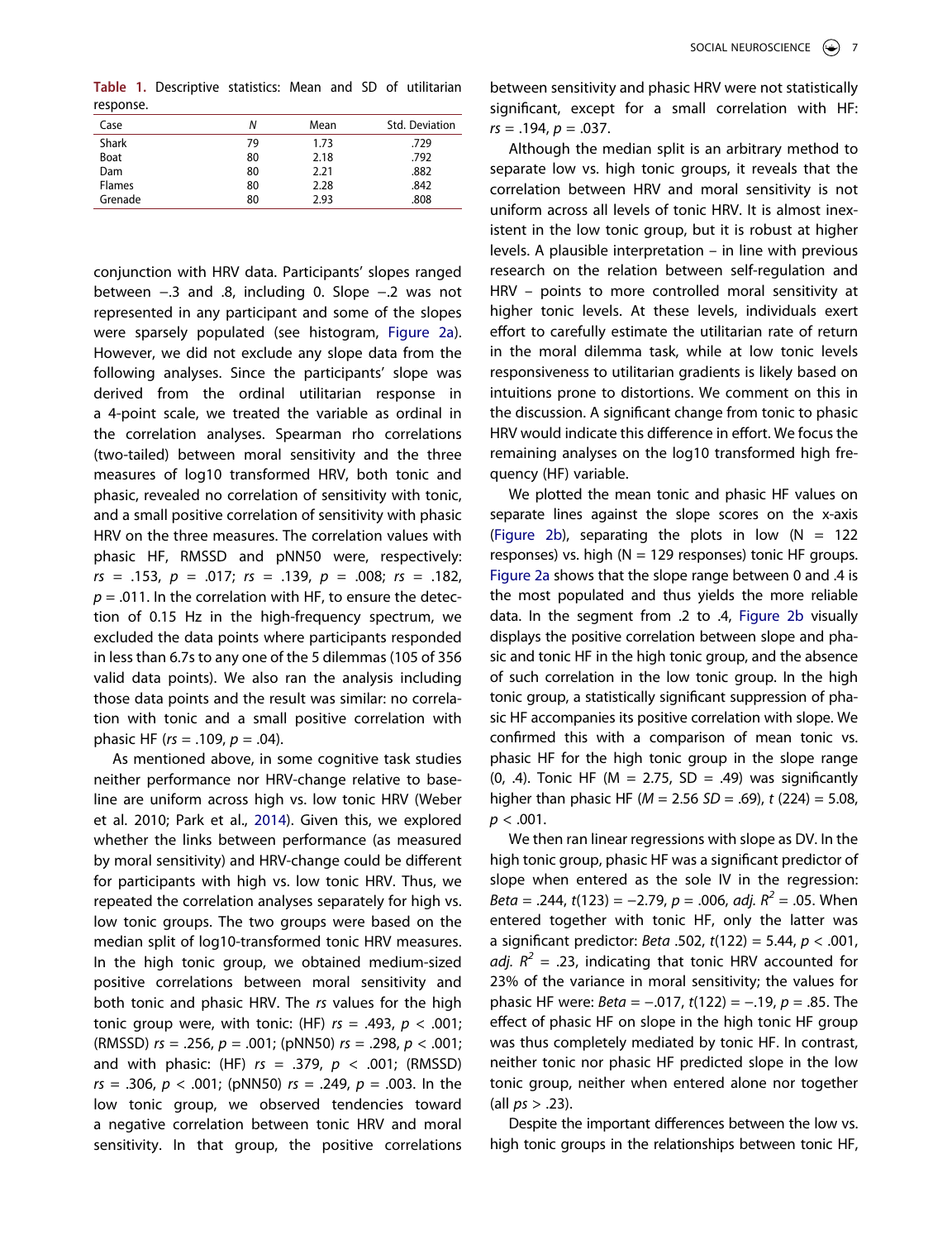<span id="page-8-0"></span>

b) Mean of Tonic and Phasic HRV (HF) by Slope and Tonic Group **TONIC HF** 



**Figure 2.** a) Distribution of participant slopes. The frequency represents responses to each individual dilemma, where each participant delivered 5 responses. The slope −.2 was not represented in any participant. The slope .7 was represented in a participant with no HF data. b) Mean tonic and phasic HF as a function of participant slope and high (*N* = 129 responses) vs. low (*N* = 122 responses) tonic group. Groups were based on the median split of log10 transformed tonic HF, after subtracting 105 data points from responses where participants took <6.7 sec.

phasic HF, and slope, the low tonic group also exhibited moral sensitivity corresponding to the slopes between 0 and .4. We thus explored differences between the low vs. high tonic HF groups regarding their placement of scenarios along the utilitarian gradient. To compare the two groups in this respect, we plotted the mean UR for each scenario for each group. The groups differed in only one respect: their attitude to *Flames*, the only scenario in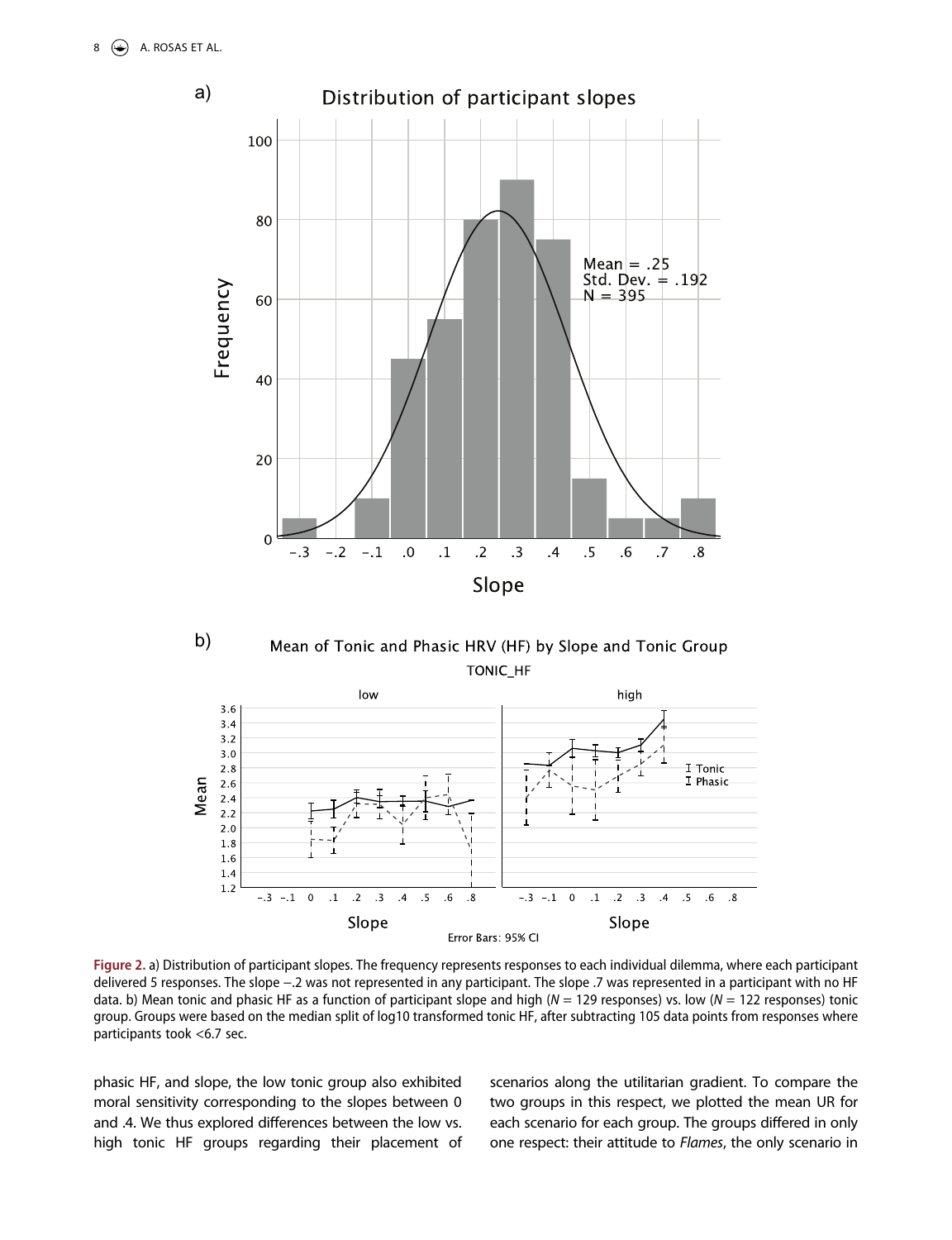our battery where the self-preservation of the participants was hypothetically at stake. The high tonic group rated it as of low utilitarian pull (second to lowest after *Shark*) while the low tonic group rated it as second to highest after *Grenade* [\(Figure 3\)](#page-9-0). Independent samples t-tests reveal a difference in mean UR in low vs. high tonic group only in *Flames: t*(51) = 2.570, *p* = .013. Consistently, the negative correlation found in the whole sample between tonic HF and UR (*rs* = −.227, *p* < .001) disappeared when we repeated the analysis excluding *Flames (rs = −.088, p = .219).* We comment on this finding in the discussion.

#### *No significant relation of total UR or reaction time to the high vs. low tonic group*

Finally, we explored whether total UR and reaction time related to tonic and phasic HF in a similar way as slope does, i.e., whether these variables exhibited particularly significant relations to the high vs. the low tonic groups. Reaction time did not correlate significantly with either tonic or phasic HF. When we divided the sample in low vs. high tonic groups based on the median split of log10 transformed HF, no significant results emerged for either total UR or reaction time. Total UR's negative correlations with both tonic and phasic HF emerged only for the whole sample (*rs* = −.227, *p* < .001, and *rs* = −.125,  $p = 0.052$ , respectively), and disappeared when looking at either group of the divided sample.

#### **Discussion**

Research into moral judgment using HRV measures and the moral dilemma task is hampered by the lack of an objective measure of performance in that task. The only study to date addressing this subject found that utilitarian judgment was negatively correlated to tonic HRV, suggesting that utilitarian responders have a poorer level of neuro-visceral integration (Park et al., [2016\)](#page-13-15). This result contradicts the claims of the original dual process model of moral cognition (Greene et al., [2008](#page-12-18), [2004](#page-12-15), [2001\)](#page-12-16), namely, that utilitarian responses express the ability to exert cognitive control over a prepotent emotional response. We do not deny that there is a reasonable level of certainty in the inference from levels of tonic HRV to performance on any cognitive task, and thus also in the moral dilemma task. However, with respect to the moral dilemma task, an independent measure of performance would provide research with a more fine-grained picture of regulatory effort in that task. Discriminating performance on the basis of moral response type is not an option, given that neither deontological nor utilitarian responses can be straightforwardly classified as correct or incorrect. Moreover, new neuroscientific results (Hutcherson et al., [2015;](#page-12-17) Shenhav & Greene, [2014](#page-13-16)) suggest that the vmPFC integrates emotional and rational assessments into "all things considered" moral judgments. Since these *integrative* moral judgments are spread evenly across a 4-point bipolar scale, it seems out of the question to identify correct performance, i.e., successful integration, with any of the two moral response types.

<span id="page-9-0"></span>

**Figure 3.** Perception of the utilitarian gradient as a function of level of tonic HF.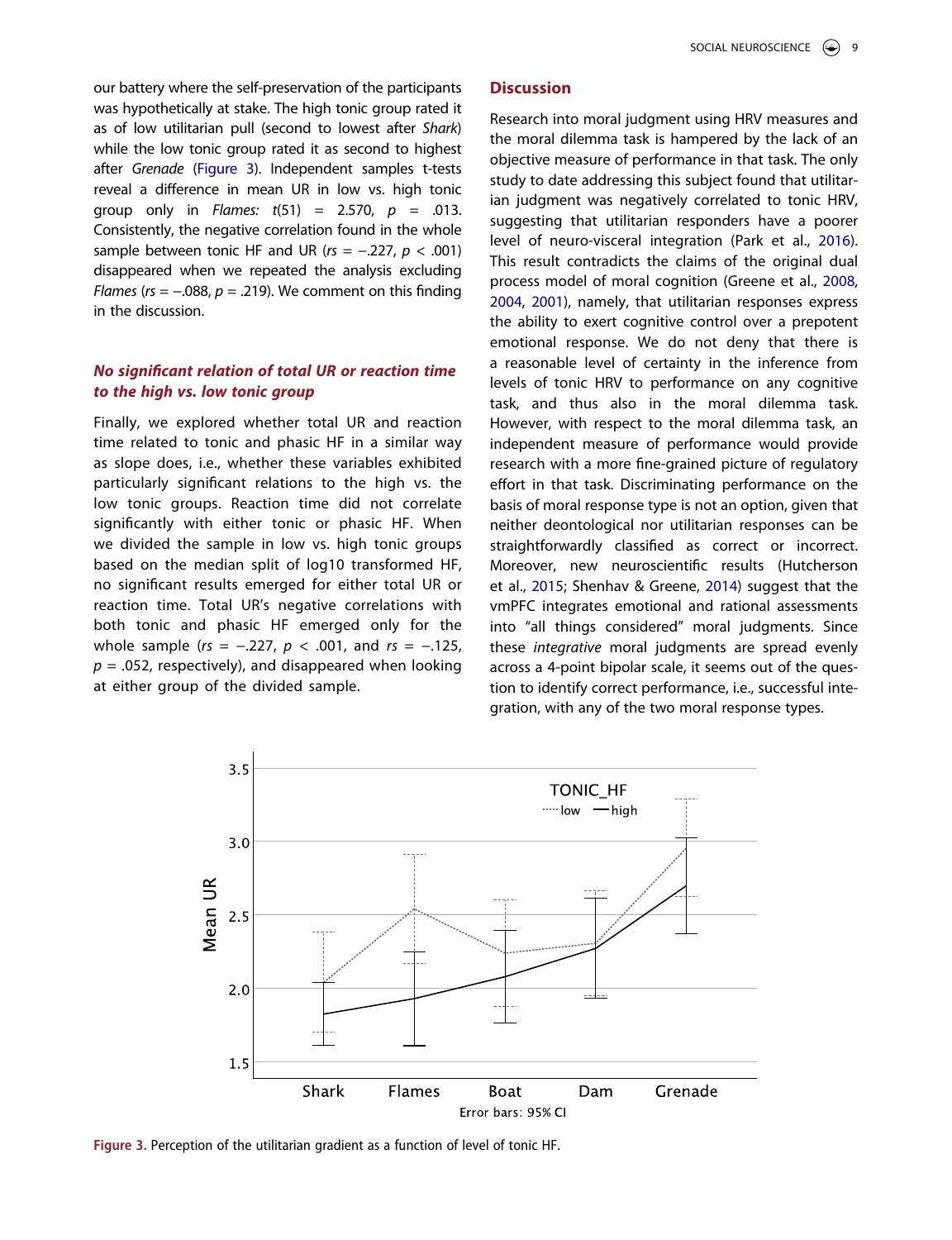In this paper, we provide an independent measure of self-regulation for this task. To achieve this, we link the new neuroscientific evidence about integrative moral judgments (integrating emotional "harm aversion" and rational "greater good" estimates) with a feature of personal moral dilemmas that has been replicated across many studies. Although the paradigmatic personal dilemma – namely *Footbridge* – usually receives a low percentage of utilitarian approval, its characteristic features can be tweaked to create statistically significant increments in utilitarian responses. Those features change the utilitarian "rate of return", i.e., the participants' estimate of how justifiable it would be to violate a norm against killing in order to save lives (Moore et al., [2008;](#page-13-17) Christensen et al. 2014). It is reasonable to expect from participants some moral sensitivity to this "rate of return". Thus, we confronted them with a set of five moral dilemmas that exhibit a gradient of low to high rates. The gradient is initially set by ordering the sample's mean responses to the different scenarios from low to high. We represent the participants' sensitivity to the utilitarian gradient as their response slope to the five scenarios, and we use the participants' sensitivity as a measure of self-regulation.

In tasks where performance is positively correlated with regulatory capacities, higher tonic HRV is expected to correlate with better performance. Thus, in this study, sensitivity to the utilitarian gradient would be expected to correlate with higher tonic HRV. Non-parametric correlations showed no relation between tonic HRV and participants' response slope to the set of dilemmas. But after dividing the sample into high vs. low tonic HRV groups, we observed medium-sized positive correlations between three measures of tonic HRV and participants' response slope *only* for the high tonic group. Apparently, only high tonic HRV participants make a controlled estimate of the utilitarian rate of return. Thus, only their response slope fits our measure of performance.

Another expectation is that differences in regulatory capacity should make a difference with respect to phasic HRV reactivity measures. Regulatory effort was expressed as phasic HRV suppression in the high tonic group. A statistically significant decrease in phasic HF was observed in the slope range between 0 and .4. In the low tonic group, participants show no consistent pattern in phasic reactivity. Moreover, although we had observed small positive correlations between slope and phasic HRV measures in the whole sample, they were medium-sized in the high tonic group, while they were absent in the low tonic group. This suggests that the ability to discriminate differences in the utilitarian pull increased with the regulatory effort exerted by participants in the high tonic HRV group, amd that only hightonic participants exerted the effort. Any responsiveness shown by low tonic HRV participants was probably intuitively guided and subject to distortions. These results present evidence for considering sensitivity to a utilitarian gradient across personal dilemmas as a measure of performance.

There are two issues that could cause concern. One is minor, namely, how to interpret the negative slopes (−.3 and −.1) observed in two high tonic participants. Adequate sensitivity to the utilitarian gradient should preclude negative slopes. We believe it is unlikely that this observation carries any significance. But larger samples and comprehension checks would be needed to decide this issue.

The second concern is critical. Although the pattern of relations between slope, tonic HF and phasic HF is consistent with HRV findings in other cognitive tasks, this pattern emerged only in the high tonic group. The low tonic group also populated the slope range that indexes correct performance without exhibiting the expected pattern. This suggests that the slope range alone cannot pin down regulatory failure. It is thus fitting that we did observe a difference between the two groups regarding the scenario ordering. These groups placed *Flames* on opposite sides of the gradient [\(Figure 3](#page-9-0)). This is no small difference, since *Flames* differs from the baseline scenario only by including a selfish stake in the utilitarian action. Low tonic participants who rate this scenario at the high end of the gradient are susceptible to a distortion in their moral judgment, perhaps due to greater levels of personal anxiety. Therefore, regulatory failures cannot be spotted using slope values alone. Instead, they are primarily identified in failures to discriminate between utilitarian moral and other motivations (e.g., self-preservation).

This last point has interesting implications regarding the focus of future research with moral dilemmas. Research has been all too narrowly focused on the opposition between deontology and utilitarianism and has created the expectation that performance is somehow linked to it. But plausibly, low vagal tone would not produce an increase in utilitarian responses unless some scenario or scenarios were overrated, and thus misplaced along the gradient. What previous research interpreted as a poor neurovisceral integration in utilitarian inclinations expressed in moral dilemmas, might be more properly viewed as an excessive influence of non-moral incentives on moral judgment, caused by self-regulatory failures in participants with low vagal tone. This kind of confusion distorts the integration of conflicting moral considerations, which was postulated as the role for the vmPFC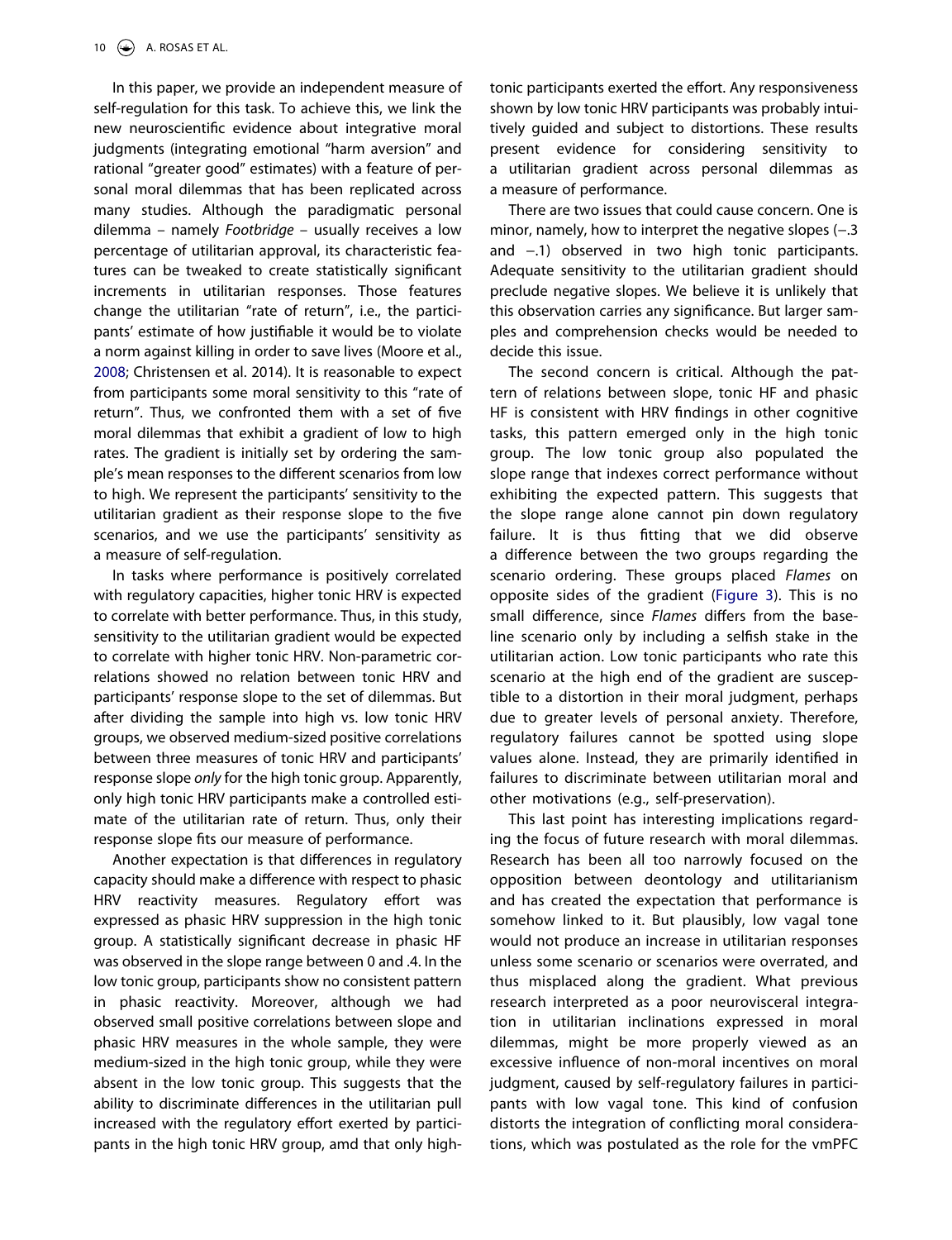by the new neuroimaging studies reviewed in the introduction.

This result points us to a plausible conclusion: low vagal tone causes failures in the estimation of the utilitarian rate of return of some scenarios by allowing non-moral features to influence the moral integration process, rather than by simply failing to instantiate moral sensitivity. Further research should try to establish how these failures arise. One possibility, compatible with our data, is that participants initially produce an intuitive estimation of the rate of return, i.e., the "all things considered" moral judgment. This intuitive processing might yield roughly correct estimates in many cases. But some scenarios might pose a need to cross-check the results via effortful deliberation. This second process might fail to intervene when vagal tone is low and would be responsible for the misplacement of some scenarios.

### *Limitations and recommendations for future research*

In this study, we attempted to avoid well-known developmental confounds on HRV by including only young adult participants (age range  $= 21$  to 26 y.). We did not, however, measure other possible factors like exercise level or socioeconomic status, which could possibly affect HRV levels. Those factors function as causes of high or low levels of tonic HRV. We left out the causes to focus on whether HRV can be used as a measure of moral performance. Since utilitarian responses do not seem to index self-regulatory effort – utilitarian scores are negatively correlated with tonic HRV levels – we explored whether sensitivity to a utilitarian gradient could function as such a measure. Our study shows that participants' slopes in a range from 0 to .4 and a morally acceptable placement of items within the utilitarian gradient correlates with high tonic HVR in a moral dilemma task.

<span id="page-11-2"></span><span id="page-11-0"></span>This measure does not point to utilitarian responses as uniquely indexing self-regulatory effort, which was proposed by the original dual-process theory of moral cognition (Greene et al., [2004,](#page-12-15) [2001\)](#page-12-16). If our performance measurement proposal is correct, future research will need to re-conceive the contributions of intuition (system 1) and deliberation (system 2) (Evans & Stanovich, [2013\)](#page-12-26) to moral judgment. Moral dilemmas might, for example, activate intuitions of both utilitarian and deontological principles. Some recent research points in this direction (Bago & De Neys [2019](#page-14-5); Rosas & Aguilar-Pardo, [2020\)](#page-13-24). After moral intuitions are activated, participants would engage deliberation to confirm whether the

intuitive answer properly accommodates all the features of the situation. However, participants can and will differ in the response they reach after deliberation. This is a plausible hypothesis that could be used to guide future research.

The use of scenario-placement along a utilitarian gradient as a measure of performance introduces some additional complication in the methods, for researchers will need to agree as to what are unacceptable slopes and unacceptable item-placements. That said, in some cases, those agreements are not difficult to reach, as is the case of a scenario that is baseline in all aspects, except that the agent has a selfish stake in the sacrifice. And once agreements are reached, it is easy to measure performance. The measure proposed here is compatible with possible instances of *deontological* responses to a selfish stake scenario being the result of selfregulatory effort. Though it is reasonable to be flexible regarding which utilitarian incentives override a deontological norm against killing, some motivations – e.g., a self-preservation anxiety – could not be meaningfully taken to be overriding moral factors.

<span id="page-11-3"></span><span id="page-11-1"></span>An important limitation in our study is that we did not implement an independent control task of selfregulation. This could be done with a self-report questionnaire, e.g., the Difficulties in Emotion Regulation Scale (DERS) (Gratz & Roemer, [2004\)](#page-12-27) or the Self-Control Scale (Tangney et al., [2004](#page-13-25)), or perhaps better, by requesting participants to complete a separate cognitive task with correct and incorrect answers, which would allow researchers to measure HRV and self-regulation independently of the moral dilemma task and to compare it with the moral sensitivity to utilitarian gradients. This control task should be implemented in future research.

#### **Disclosure statement**

No potential conflict of interest was reported by the authors.

#### **Funding**

This project was funded by the Research Division of the Universidad Nacional de Colombia, project 37159, 2017–2018, and by the Universidad Externado de Colombia, project 370072017–2018. It was supported by the Swiss National Science Foundation's project The Nature and Value of Efforts.

#### **ORCID**

Juan Pablo Bermúdez **(b)** http://orcid.org/0000-0001-5239-2980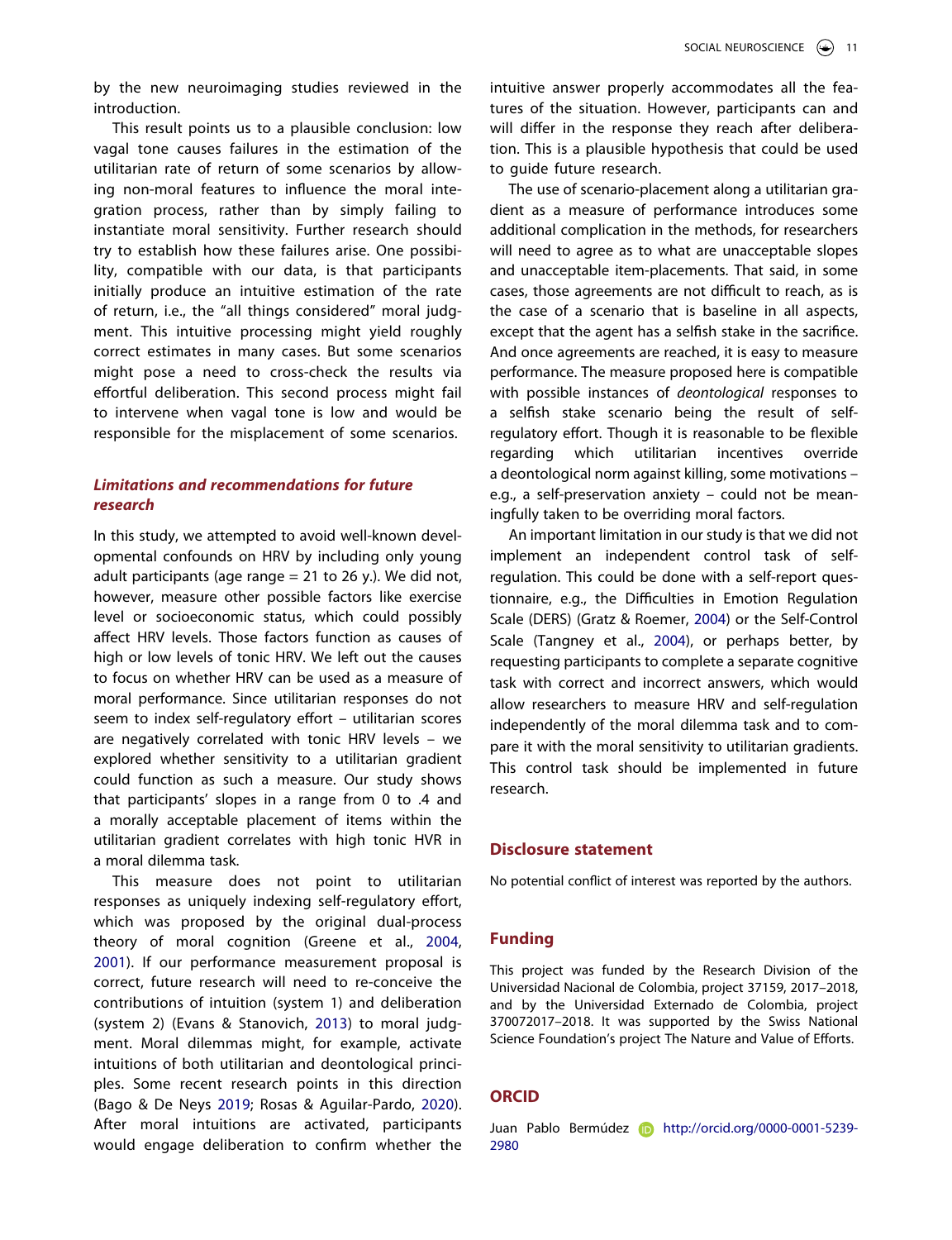#### **References**

- <span id="page-12-5"></span>Backs, R. W., & Seljos, K. A. ([1994](#page-2-0)). Metabolic and cardiorespiratory measures of mental effort: The effects of level of difficulty in a working memory task. *International Journal of Psychophysiology*, *16*(1), 57–68. [https://doi.org/10.1016/](https://doi.org/10.1016/0167-8760(94)90042-6)  [0167-8760\(94\)90042-6](https://doi.org/10.1016/0167-8760(94)90042-6)
- <span id="page-12-11"></span>Beauchaine, T. ([2001](#page-2-1)). Vagal tone, development, and Gray's motivational theory: Toward an integrated model of autonomic nervous system functioning in psychopathology. *Development and Psychopathology*, *13*(2), 183–214. [https://](https://doi.org/10.1017/S0954579401002012)  [doi.org/10.1017/S0954579401002012](https://doi.org/10.1017/S0954579401002012)
- <span id="page-12-13"></span>Beauchaine, T., Gatzke-Kopp, L., Mead, H., [2007.](#page-2-2) Polyvagal theory and developmental psychopathology: emotion dysregulation and conduct problems from preschool to adolescence. *Biological Psychology*,*74*(2), 174–184.
- <span id="page-12-0"></span>Berntson, G., Bigger, J., Eckberg, D., Grossman, P., Kaufmann, P., Malik, M., Nagaraja, H., Porges, S., Saul, J., Stone, P., & Van Der Molen, M. [\(1997\)](#page-1-3). Heart rate variability: Origins, methods, and interpretive caveats. *Psychophysiology*, *34*(6), 623–648. <https://doi.org/10.1111/j.1469-8986.1997.tb02140.x>
- <span id="page-12-1"></span>Bridgett, D. J., Burt, N. M., Edwards, E. S., & Deater-Deckard, K. ([2015](#page-1-4)). Intergenerational transmission of self-regulation: A multidisciplinary review and integrative conceptual framework. *Psychological Bulletin*, *141*(3), 602–654. [https://](https://doi.org/10.1037/a0038662)  [doi.org/10.1037/a0038662](https://doi.org/10.1037/a0038662)
- <span id="page-12-19"></span>Bucciarelli, M. ([2015](#page-3-0)). Moral dilemmas in females: Children are more utilitarian than adults. *Frontiers in Psychology*,*6*, 1345. [http://dx.doi.org/10.3389/fpsyg.2015.01345](http://dx.doi.org/10.3389/fpsyg.2015.01345.) .
- <span id="page-12-10"></span>Butler, E. A., Wilhelm, F. H., & Gross, J. J. ([2006\)](#page-2-3). Respiratory sinus arrhythmia, emotion, and emotion regulation during social interaction. *Psychophysiology*, *43*(6), 612–622. [https://doi.](https://doi.org/10.1111/j.1469-8986.2006.00467.x)  [org/10.1111/j.1469-8986.2006.00467.x](https://doi.org/10.1111/j.1469-8986.2006.00467.x)
- <span id="page-12-6"></span>Capuana, L. J., Dywan, J., Tays, W. J., Elmers, J. L., Witherspoon, R., & Segalowitz, S. J. [\(2014\)](#page-2-4). Factors influencing the role of cardiac autonomic regulation in the service of cognitive control. *Biological Psychology*, *102*(1), 88–97. <https://doi.org/10.1016/j.biopsycho.2014.07.015>
- <span id="page-12-3"></span>Chalmers, J. A., Quintana, D. S., Abbott, M. J. A., & Kemp, A. H. ([2014](#page-1-5)). Anxiety disorders are associated with reduced heart rate variability: A meta-analysis. *Frontiers in Psychiatry*, *5*  (JUL), 1–11. <https://doi.org/10.3389/fpsyt.2014.00080>
- <span id="page-12-14"></span>Chapman, H. A., Woltering, S., Lamm, C., & Lewis, M. D. ([2010](#page-2-2)). Hearts and minds: Coordination of neurocognitive andcardiovascular regulation in children and adolescents. *Biological Psychology*,*84*(2), 296–303. [https://doi.org/10.](https://doi.org/10.1016/j.biopsycho.2010.03.001)  [1016/j.biopsycho.2010.03.001](https://doi.org/10.1016/j.biopsycho.2010.03.001)
- <span id="page-12-20"></span>Christensen, J. F., Flexas, A., Calabrese, M., Gut, N. K., & Gomila, A. ([2014](#page-3-1)). Moral judgment reloaded: A moral dilemma validation study. *Frontiers in Psychology, 5*(JUL), 1–18. [https://](https://doi.org/10.3389/fpsyg.2014.00607)  [doi.org/10.3389/fpsyg.2014.00607](https://doi.org/10.3389/fpsyg.2014.00607)
- <span id="page-12-25"></span>Denver, J. W., Reed, S. F., & Porges, S. W. ([2007\)](#page-6-1). Methodological issues in the quantification of respiratory sinus arrhythmia. *Biological Psychology*, *74*(2), 286–294. [https://doi.org/10.](https://doi.org/10.1016/j.biopsycho.2005.09.005)  [1016/j.biopsycho.2005.09.005](https://doi.org/10.1016/j.biopsycho.2005.09.005)
- <span id="page-12-12"></span>Duschek, S., Muckenthaler, M., Werner, N., & Reyes Del Paso, G. A. [\(2009\)](#page-2-5). Relationships between features of autonomic cardiovascular control and cognitive performance. *Biological Psychology*, *81*(2), 110–117. [https://doi.org/10.](https://doi.org/10.1016/j.biopsycho.2009.03.003)  [1016/j.biopsycho.2009.03.003](https://doi.org/10.1016/j.biopsycho.2009.03.003)
- <span id="page-12-23"></span>Evans, A. M., Dillon, K. D., & Rand, D. G. [\(2015\)](#page-3-2). Fast but not intuitive, slow but not reflective: Decision conflict drives

reaction times in social dilemmas. *Journal of Experimental Psychology: General*, *144*(5), 951–966. [https://doi.org/10.](https://doi.org/10.1037/xge0000107)  [1037/xge0000107](https://doi.org/10.1037/xge0000107)

- <span id="page-12-26"></span>Evans, J. S. B. T., & Stanovich, K. E. ([2013](#page-11-0)). Dual-process theories of higher cognition: Advancing the debate. *Perspectives on Psychological Science*, *8*(3), 223–241. [https://doi.org/10.1177/](https://doi.org/10.1177/1745691612460685) [1745691612460685](https://doi.org/10.1177/1745691612460685)
- <span id="page-12-7"></span>Forte, G., Favieri, F., & Casagrande, M. [\(2019\)](#page-2-4). Heart rate variability and cognitive function: A systematic review. *Frontiers in Neuroscience*, *13*, 1–11. [https://doi.org/10.3389/fnins.2019.](https://doi.org/10.3389/fnins.2019.00710) [00710](https://doi.org/10.3389/fnins.2019.00710)
- <span id="page-12-4"></span>Friedman, B. H. [\(2007\)](#page-1-5). An autonomic flexibility-neurovisceral integration model of anxiety and cardiac vagal tone. *Biological Psychology*, *74*(2), 185–199. [https://doi.org/10.](https://doi.org/10.1016/j.biopsycho.2005.08.009)  [1016/j.biopsycho.2005.08.009](https://doi.org/10.1016/j.biopsycho.2005.08.009)
- <span id="page-12-27"></span>Gratz, K., & Roemer, L. [\(2004\)](#page-11-1). Multidimensional assessment of emotion regulation and dysregulation: Development, factor structure, and initial validation of the difficulties in emotion regulation scale. *Journal of Psychopathology and Behavioral Assessment*, *26*(1), 41–54. [https://doi.org/10.1023/B:JOBA.](https://doi.org/10.1023/B:JOBA.0000007455.08539.94)  [0000007455.08539.94](https://doi.org/10.1023/B:JOBA.0000007455.08539.94)
- <span id="page-12-18"></span>Greene, J. D., Morelli, S. A., Lowenberg, K., Nystrom, L. E., & Cohen, J. D. [\(2008\)](#page-3-3). Cognitive load selectively interferes with utilitarian moral judgment. *Cognition*, *107*(3), 1144–1154. <https://doi.org/10.1016/j.cognition.2007.11.004>
- <span id="page-12-15"></span>Greene, J. D., Nystrom, L. E., Engell, A. D., Darley, J. M., & Cohen, J. D. [\(2004\)](#page-2-6). The neural bases of cognitive conflict and control in moral judgment. *Neuron*, *44*(2), 389–400. <https://doi.org/10.1016/j.neuron.2004.09.027>
- <span id="page-12-16"></span>Greene, J. D., Sommerville, R. B., Nystrom, L. E., Darley, J. M., & Cohen, J. D. [\(2001\)](#page-2-6). An fMRI investigation of emotional engagement in moral judgment. *Science*, *293*(5537), 2105–2108. <https://doi.org/10.1126/science.1062872>
- <span id="page-12-24"></span>Grossman, P., Karemaker, J., & Wieling, W. ([1991](#page-6-2)). Prediction of tonic parasympathetic cardiac control using respiratory sinus arrhythmia: The need for respiratory control. *Psychophysiology*, *28*(2), 201–216. [https://doi.org/10.1111/j.](https://doi.org/10.1111/j.1469-8986.1991.tb00412.x) [1469-8986.1991.tb00412.x](https://doi.org/10.1111/j.1469-8986.1991.tb00412.x)
- <span id="page-12-22"></span>Gürçay, B., & Baron, J. [\(2017\)](#page-3-4). Challenges for the sequential two-system model of moral judgement. *Thinking & Reasoning*, *23*(1), 49–80. [https://doi.org/10.1080/13546783.](https://doi.org/10.1080/13546783.2016.1216011) [2016.1216011](https://doi.org/10.1080/13546783.2016.1216011)
- <span id="page-12-8"></span>Hansen, A. L., Johnsen, B. H., & Thayer, J. F. [\(2003\)](#page-2-7). Vagal influence on working memory and attention. *International Journal of Psychophysiology*, *48*(3), 263–274. [https://doi.org/](https://doi.org/10.1016/S0167-8760(03)00073-4) [10.1016/S0167-8760\(03\)00073-4](https://doi.org/10.1016/S0167-8760(03)00073-4)
- <span id="page-12-2"></span>Holzman, J. B., & Bridgett, D. J. [\(2017](#page-1-6)). Heart rate variability indices as bio-markers of top-down self-regulatory mechanisms: A meta-analytic review. *Neuroscience and Biobehavioral Reviews*, *74*, 233–255. [https://doi.org/10.1016/j.neubiorev.](https://doi.org/10.1016/j.neubiorev.2016.12.032)  [2016.12.032](https://doi.org/10.1016/j.neubiorev.2016.12.032)
- <span id="page-12-21"></span>Huebner, B., Hauser, M. D., & Pettit, P. ([2011](#page-3-1)). How the source, inevitability and means of bringing about harm interact in folk-moral judgments. *Mind & Language*,*26*(2), 210–233.
- <span id="page-12-17"></span>Hutcherson, C. A., Montaser-Kouhsari, L., Woodward, J., & Rangel, A. [\(2015\)](#page-3-5). Emotional and utilitarian appraisals of moral dilemmas are encoded in separate areas and integrated in ventromedial prefrontal cortex. *The Journal of Neuroscience*, *35*(36), 12593–12605. [https://doi.org/10.1523/](https://doi.org/10.1523/JNEUROSCI.3402-14.2015) [JNEUROSCI.3402-14.2015](https://doi.org/10.1523/JNEUROSCI.3402-14.2015)
- <span id="page-12-9"></span>Ingjaldsson, J. T., Laberg, J. C., & Thayer, J. F. ([2003](#page-2-8)). Reduced heart rate variability in chronic alcohol abuse: Relationship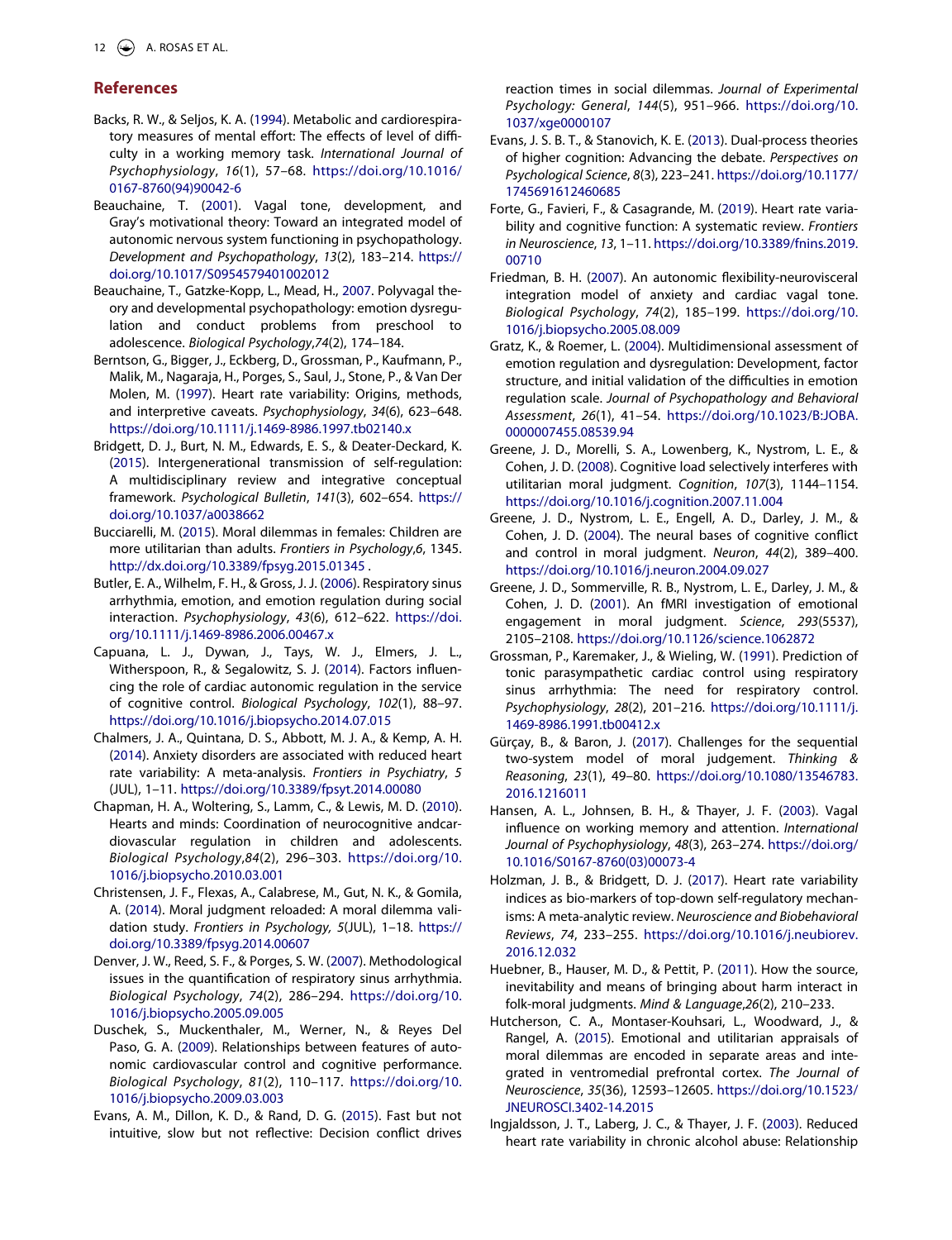with negative mood, chronic thought suppression, and compulsive drinking. *Biological Psychiatry,54*(12), 1427– 1436. [https://doi.org/10.1016/S0006-3223\(02\)01926-1](https://doi.org/10.1016/S0006-3223(02)01926-1)

- <span id="page-13-4"></span>Jennings, J., Allen, B., Gianaros, P., Thayer, J., & Manuck, S. ([2015](#page-1-7)). Focusing neurovisceral integration: Cognition, heart rate variability, and cerebral blood flow. *Psychophysiology*, *52*(2), 214–224. <https://doi.org/10.1111/psyp.12319>
- <span id="page-13-8"></span>Kok, B. E., & Fredrickson, B. L. ([2010](#page-2-9)). Upward spirals of the heart: Autonomic flexibility, as indexed by vagal tone, reciprocally and prospectively predicts positive emotions and social connectedness. *Biological Psychology*, *85*(3), 432–436. <https://doi.org/10.1016/j.biopsycho.2010.09.005>
- <span id="page-13-19"></span>Krajbich, I., Bartling, B., Hare, T., & Fehr, E. ([2015](#page-3-6)). Rethinking fast and slow based on a critique of reaction time reverse inference. *Nature Communications*, *6*(1), 7455. [https://doi.](https://doi.org/10.1038/ncomms8455)  [org/10.1038/ncomms8455](https://doi.org/10.1038/ncomms8455)
- <span id="page-13-10"></span>Luft, C. D. B., Takase, E., & Darby, D. ([2009\)](#page-2-10). Heart rate variability and cognitive function: Effects of physical effort. *Biological Psychology*, *82*(2), 186–191. [https://doi.org/10.1016/j.biopsy](https://doi.org/10.1016/j.biopsycho.2009.07.007)  [cho.2009.07.007](https://doi.org/10.1016/j.biopsycho.2009.07.007)
- <span id="page-13-1"></span>McIntosh, R. C., Hoshi, R., Nomi, J. S., Di Bello, M., Goodman, Z. T., Kornfeld, S., Uddin, L. Q., & Ottaviani, C. ([2020](#page-1-8)). Neurovisceral integration in the executive control network: A resting state analysis. *Biological Psychology*, *157*, 107986. <https://doi.org/10.1016/j.biopsycho.2020.107986>
- <span id="page-13-11"></span>Middleton, H. C., Sharma, A., Agouzoul, D., Sahakian, B. J., & Robbins, T. W. [\(1999](#page-2-11)). Contrasts between the cardiovascular concomitants of tests of planning and attention. *Psychophysiology*, *36*(5), 610–618. [https://doi.org/10.1111/](https://doi.org/10.1111/1469-8986.3650610)  [1469-8986.3650610](https://doi.org/10.1111/1469-8986.3650610)
- <span id="page-13-9"></span>Miller, E. K., & Cohen, J. D. [\(2001\)](#page-2-12). An integrative theory of prefrontal cortex function. *Annual Review of Neuroscience*,*24*, 167–202.
- <span id="page-13-17"></span>Moore, A. B., Clark, B. A., & Kane, M. J. [\(2008\)](#page-3-7). Who shalt not kill? Individual differences in working memory capacity, executive control, and moral judgment. *Psychological Science*, *19*  (6), 549–557. [https://doi.org/10.1111/j.1467-9280.2008.](https://doi.org/10.1111/j.1467-9280.2008.02122.x)  [02122.x](https://doi.org/10.1111/j.1467-9280.2008.02122.x)
- <span id="page-13-2"></span>Mulcahy, J. S., Larsson, D. E., Garfinkel, S. N., & Critchley, H. D. ([2019](#page-1-8)). Heart rate variability as a biomarker in health and affective disorders: A perspective on neuroimaging studies. *Neuroimage*, *202*, 116072. [https://doi.org/10.1016/j.neuro](https://doi.org/10.1016/j.neuroimage.2019.116072)  [image.2019.116072](https://doi.org/10.1016/j.neuroimage.2019.116072)
- <span id="page-13-12"></span>Muthukrishnan, S. P., Gurja, J. P., & Sharma, R. ([2017](#page-2-13)). Does heart rate variability predict human cognitive performance at higher memory loads? *Indian Journal of Physiology and Pharmacology*, *61*(1), 14–22. [https://ijpp.com/IJPP%](https://ijpp.com/IJPP%20archives/2017_61_1/14-22.pdf) [20archives/2017\\_61\\_1/14-22.pdf](https://ijpp.com/IJPP%20archives/2017_61_1/14-22.pdf)
- <span id="page-13-15"></span>Park, G., Kappes, A., Rho, Y., & Van Bavel, J. J. ([2016](#page-2-6)). At the heart of morality lies neuro-visceral integration: Lower cardiac vagal tone predicts utilitarian moral judgment. *Social Cognitive and Affective Neuroscience*, *11*(10), 1588–1596. <https://doi.org/10.1093/scan/nsw077>
- <span id="page-13-6"></span>Park, G., Vasey, M. W., Van Bavel, J. J., & Thayer, J. F. ([2013](#page-1-9)). Cardiac vagal tone is correlated with selective attention to neutral distractors under load. *Psychophysiology*, *50*(4), 398–406. <https://doi.org/10.1111/psyp.12029>
- <span id="page-13-7"></span>Park, G., Vasey, M. W., Van Bavel, J. J., & Thayer, J. F. ([2014](#page-1-10)). When tonic cardiac vagal tone predicts changes in phasic vagal tone: The role of fear and perceptual load. *Psychophysiology*, *51*(5), 419–426. [https://doi.org/10.1111/](https://doi.org/10.1111/psyp.12186)  [psyp.12186](https://doi.org/10.1111/psyp.12186)
- <span id="page-13-0"></span>Porges, S. W. [\(1995\)](#page-1-11). Orienting in a defensive world: Mammalian modifications of our evolutionary heritage. A polyvagal theory. *Psychophysiology*, *32*(4), 301–318. <https://doi.org/10.1111/j.1469-8986.1995.tb01213.x>
- <span id="page-13-24"></span>Rosas, A., & Aguilar-Pardo, D. ([2020](#page-11-2)). Extreme time-pressure reveals utilitarian intuitions in sacrificial dilemmas. *Thinking & Reasoning*, *26*(4), 534–551. [https://doi.org/10.1080/](https://doi.org/10.1080/13546783.2019.1679665)  [13546783.2019.1679665](https://doi.org/10.1080/13546783.2019.1679665)
- <span id="page-13-20"></span>Rosas, A., Bermúdez, J. P., & Aguilar-Pardo, D. ([2019\)](#page-3-6). Decision conflict drives reaction times and Utilitarian responses in sacrificial dilemmas. *Judgment and Decision Making*, *14*(5), 555–564. <http://journal.sjdm.org/19/190615/jdm190615.pdf>
- <span id="page-13-18"></span>Rosas, A., & Koenigs, M. ([2014\)](#page-3-7). Beyond "utilitarianism": Maximizing the clinical impact of moral judgment research. Social Neuroscience, 9(6), 661–667. [https://doi.org/10.1080/](https://doi.org/10.1080/17470919.2014.937506) [17470919.2014.937506](https://doi.org/10.1080/17470919.2014.937506)
- <span id="page-13-14"></span>Segerstrom, S. C., & Nes, L. S. [\(2007\)](#page-2-7). Heart rate variability reflects self-regulatory strength, effort, and fatigue. *Psychological Science*,*18*(3), 275–281. [https://doi.org/10.](https://doi.org/10.1111/j.1467-9280.2007.01888.x)  [1111/j.1467-9280.2007.01888.x](https://doi.org/10.1111/j.1467-9280.2007.01888.x)
- <span id="page-13-16"></span>Shenhav, A., & Greene, J. D. [\(2014](#page-2-14)). Integrative moral judgment: Dissociating the roles of the amygdala and ventromedial prefrontal cortex. *Journal of Neuroscience*, *34*(13), 4741–4749. [https://doi.org/10.1523/JNEUROSCI.3390-13.](https://doi.org/10.1523/JNEUROSCI.3390-13.2014)  [2014](https://doi.org/10.1523/JNEUROSCI.3390-13.2014)
- <span id="page-13-3"></span>Smith, R., Thayer, J. F., Khalsa, S. S., & Lane, R. D. [\(2017\)](#page-1-12). The hierarchical basis of neurovisceral integration. *Neuroscience & Biobehavioral Reviews*, *75*, 274–296. [https://doi.org/10.](https://doi.org/10.1016/j.neubiorev.2017.02.003)  [1016/j.neubiorev.2017.02.003](https://doi.org/10.1016/j.neubiorev.2017.02.003)
- <span id="page-13-13"></span>Smith, T. W., Cribbet, M. R., Nealey-Moore, J. B., Uchino, B. N., Williams, P. G., MacKenzie, J., & Thayer, J. F. ([2011](#page-2-8)). Matters of the variable heart: Respiratory sinus arrhythmia response to marital interaction and associations with marital quality. *Journal of Personality and Social Psychology*, *100*(1), 103–119. <https://doi.org/10.1037/a0021136>
- <span id="page-13-21"></span>Sosnowski, M. ([2010](#page-4-0)). Heart rate variability. In P. W. Macfarlane, A. van Oosterom, O. Pahlm, P. Kligfield, M. Janse, J. Camm (Eds), *Comprehensive electrocardiology* (pp. 1513–1675). Springer.
- <span id="page-13-25"></span>Tangney, J. P., Baumeister, R. F., & Boone, A. L. ([2004](#page-11-3)). High self-control predicts good adjustment, less pathology, better grades, and interpersonal success. *Journal of Personality*, *72*(2), 271–324. [https://doi.org/10.1111/j.0022-3506.2004.](https://doi.org/10.1111/j.0022-3506.2004.00263.x)  [00263.x](https://doi.org/10.1111/j.0022-3506.2004.00263.x)
- <span id="page-13-22"></span>Task Force of The European Society of Cardiology and The North American Society of Pacing and Electrophysiology. [\(1996\)](#page-5-0). Heart rate variability: Standards of measurement, physiological interpretation and clinical use. Task Force of the European Society of Cardiology and the North American Society of Pacing and Electrophysiology. *Circulation*, *93*(5), 1043–1065. <https://doi.org/10.1161/01.CIR.93.5.1043>
- <span id="page-13-23"></span>Thayer, J. F., Hansen, A. L., & Johnsen, B. H. [\(2010\)](#page-5-0). The noninvasive assessment of autonomic influences on the heart using impedance cardiography and heart rate variability. In A. Steptoe (Ed.), *Handbook of Behavioral Medicine* (pp. 723–740). Springer.
- <span id="page-13-5"></span>Thayer, J. F., Hansen, A. L., Saus-Rose, E., & Johnsen, B. H. ([2009](#page-1-7)). Heart rate variability, prefrontal neural function, and cognitive performance: The neurovisceral integration perspective on self-regulation, adaptation, and health. *Annals of Behavioral Medicine*, *37*(2), 141–153. [https://doi.org/10.](https://doi.org/10.1007/s12160-009-9101-z)  [1007/s12160-009-9101-z](https://doi.org/10.1007/s12160-009-9101-z)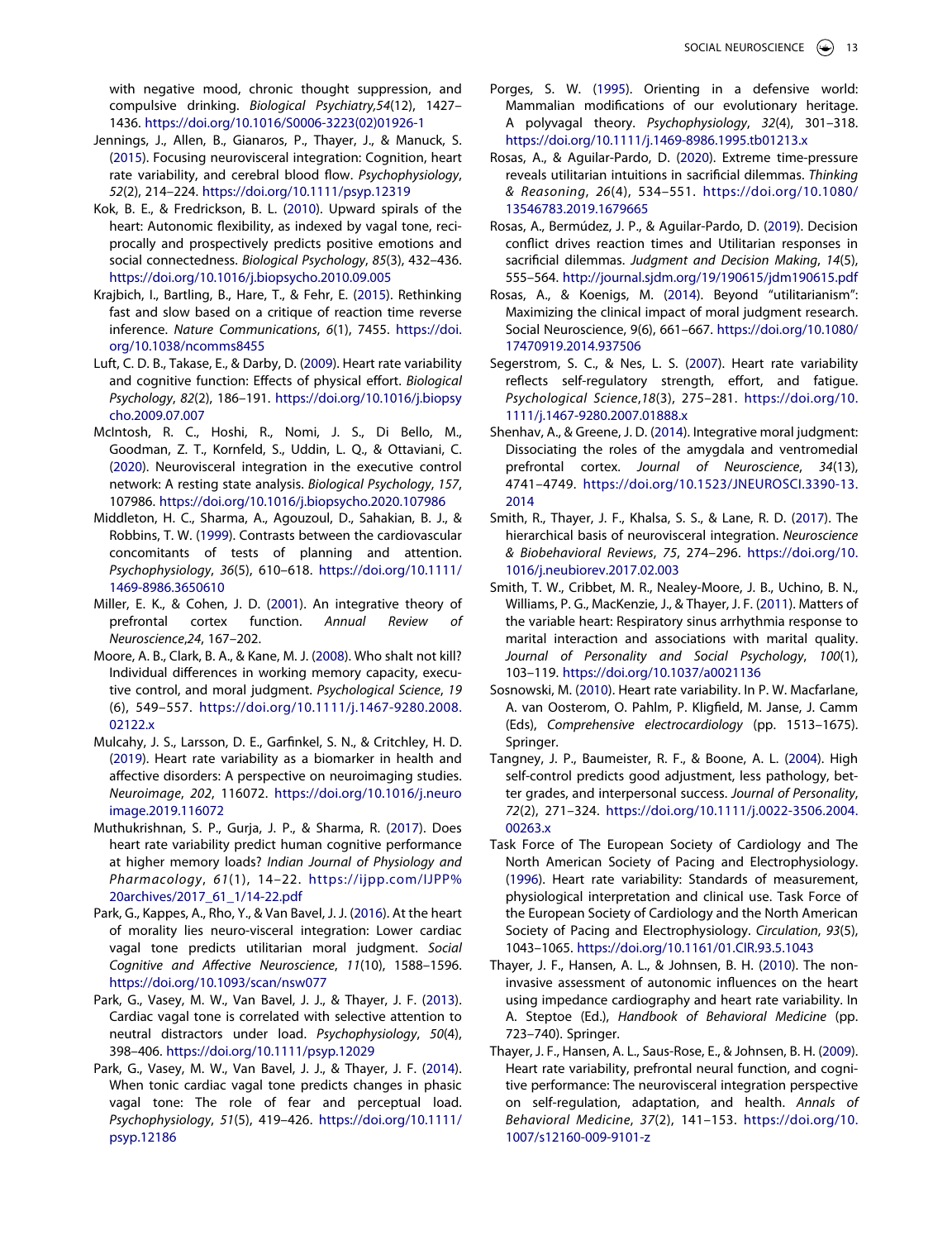- <span id="page-14-0"></span>Thayer, J. F., & Lane, R. D. ([2000](#page-1-12)). A model of neurovisceral integration in emotion regulation and dysregulation. *Journal of Affective Disorders*, *61*(3), 201–216. [https://doi.](https://doi.org/10.1016/S0165-0327(00)00338-4)  [org/10.1016/S0165-0327\(00\)00338-4](https://doi.org/10.1016/S0165-0327(00)00338-4)
- <span id="page-14-3"></span>Trémolière, B., & Bonnefon, J.-F. [\(2014\)](#page-3-4). Efficient kill–save ratios ease up the cognitive demands on counterintuitive moral utilitarianism. *Personality and Social Psychology Bulletin*, *40*  (7), 923–930. <https://doi.org/10.1177/0146167214530436>
- <span id="page-14-2"></span>Weber, C. S., Thayer, J. F., Rudat, M., Wirtz, P. H., Zimmermann-Viehoff, F., Thomas, A., ... Deter, H. C. [\(2010\)](#page-2-11). Low vagal tone is associated with impaired post stress recovery of cardiovascular, endocrine, and immune markers. *European Journal of Applied Physiology,109*(2), 201–211. [https://doi.org/10.](https://doi.org/10.1007/s00421-009-1341-x)  [1007/s00421-009-1341-x](https://doi.org/10.1007/s00421-009-1341-x)
- <span id="page-14-1"></span>Zahn, D., Adams, J., Krohn, J., Wenzel, M., Mann, C. G., Gomille, L. K., Jacobi-Scherbening, V., & Kubiak, T. ([2016](#page-1-13)). Heart rate variability and self-control—A meta-analysis. *Biological Psychology*, *115*, 9–26. [https://doi.org/10.1016/j.](https://doi.org/10.1016/j.biopsycho.2015.12.007)  [biopsycho.2015.12.007](https://doi.org/10.1016/j.biopsycho.2015.12.007)
- <span id="page-14-5"></span>Bago, B., & De Neys, W. [\(2019\)](#page-11-2). The intuitive greater good: Testing the corrective dual process model of moral cognition. *Journal of Experimental Psychology: General, 148*  (10), 1782–1801. Advance online publication. [https://doi.](https://doi.org/10.1037/xge0000533)  [org/10.1037/xge0000533](https://doi.org/10.1037/xge0000533)

#### <span id="page-14-4"></span>**Appendix**

#### **English translations and original scenarios (Spanish).**

The utilitarian incentives built into each scenario are indicated in parentheses in the English version.

**Shark** (baseline incentive: save five)

You are watching an exhibition of sharks being fed in an aquarium pool. A metal fence suddenly collapses, and a group people fall into the pool. Their frantic movement in the water attracts the hungry sharks. A person next to you has a harmless episode of nose-bleeding. If you push this person into the water, their blood will draw the sharks away from the other five people. The bleeding person will die, but the five people will swim to safety.

How right or wrong is it to cause the death of the person in order to save five people?

*Boat* (baseline and doomed victim)

You escape on a lifeboat from a ship on fire. The lifeboat slowly sinks due to the weight of 2 passengers too many. You are a good swimmer, so you jump into the turbulent waters; but now with one passenger too many the boat continues to slowly sink. None of the remaining passengers wear life jackets, and none of them can swim.

Nobody is willing to get off and the boat will soon sink. If you pull the person closest to you into the water and keep clear of his attempts to drag you down with him, this person will drown, but you will save five people in the boat.

How right or wrong is it to cause the death of the person in order to save five others?

Dam (baseline and save100K)

You have a job in the dam management of a large river. Failure in the materials has caused a leak in the dam. The leak has opened a hole and the dam will soon burst apart. A huge volume of water will flood a nearby town. There is no time to warn the inhabitants.

On the dam's edge a worker looks concerned into the dam. If you push this person into the water, his body will stopple the hole, giving time to take the necessary actions. This person will drown, but you will save 100.000 people living in the town.

How right or wrong is it to cause the death of the person in order to save 100.000 people?

*Flames* (baseline and selfish incentive)

You and other five people are trapped in a burning building. There is only one emergency exit, but it is blocked by burning debris. A sixth person tries to crawl through a hole at the base of that exit. You and the other five lack the time to do the same thing.

If you push that person through the debris to unlock the exit, that person will die, but you and the other five people will exit to safety.

How right or wrong is it to cause the death of the person in order to save yourself and four others?

*Grenade* (baseline and guilty victim)

You stand on a rooftop and near you a man is about to throw a grenade onto a group of five people below. The group is unaware of the threat and there is no way to warn them. The five people will surely die in the explosion.

If you push the man with the grenade with a quick movement, he will fall and fail to activate the grenade. The fall will kill him, but the five people below will be saved.

How right or wrong is it to cause the death of the person in order to save five others?

## **Original scenarios (Spanish)**

#### *Tiburón*

Visitas un acuario que exhibe tiburones mientras son alimentados. Muy cerca de ti, la reja donde se agolpan los visitantes cede y 5 personas caen al agua. Su caída atrae a los tiburones hambrientos.

Junto a ti, otro visitante sangra excesivamente por la nariz. Si lo empujas al agua, la sangre atraerá a los tiburones y los alejará de las 5 personas que están a punto de ser devoradas. El hombre que sangra morirá, pero las otras cinco personas se salvarán.

#### *Barco*

Viajas en un barco que se incendia y te pones a salvo en un bote. El bote aguanta a cinco personas, pero lleva siete y comienza a hundirse por sobrepeso. Tú nadas muy bien y saltas al agua, pero el bote con seis se sigue hundiendo. Ninguno de los seis lleva chaleco salvavidas y ninguno sabe nadar. Todos van a morir si nadie salta al agua; pero nadie lo hace.

Si desde el agua tú jalas al hombre que está más cerca y lo sacas del bote sabiendo que se ahogará por las condiciones difíciles del mar, el bote dejará de hundirse y los otros cinco se salvarán.

#### *Represa*

Trabajas en la represa de un río muy caudaloso. Por fallas en el material se produjo un escape en el dique. La concentración de la presión en ese punto romperá el dique. El río caerá con ferocidad sobre una ciudad aledaña de cien mil habitantes. Ya no hay tiempo de avisar.

En el borde de la represa hay un trabajador. Si lo empujas al agua, la corriente lo arrastrará y tapará el hueco con su cuerpo dando tiempo a tomar medidas permanentes. El trabajador se ahogará, pero se salvarán cien mil vidas.

#### *Llamas*